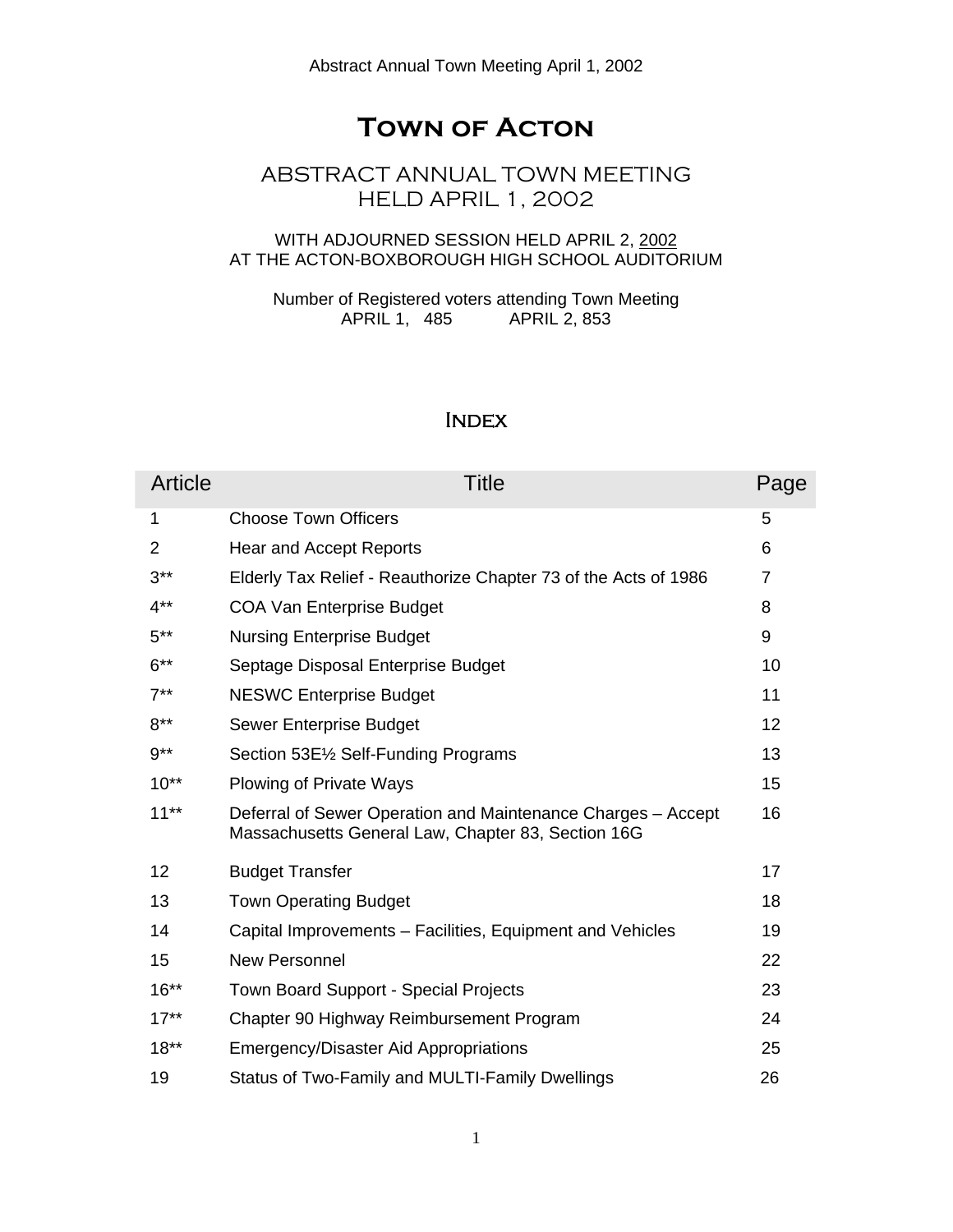| <b>Article</b> | <b>Title</b>                                                                                                                                                              | Page |
|----------------|---------------------------------------------------------------------------------------------------------------------------------------------------------------------------|------|
| 20             | Rezoning of Municipal Land                                                                                                                                                | 29   |
| 21             | Delete Planned Unit Development                                                                                                                                           | 30   |
| 22#            | Repeal Planned Unit Development (PUD)                                                                                                                                     | 32   |
| 23#            | Repeal Planned Conservation Residential Community (PCRC)                                                                                                                  | 33   |
| 24             | <b>Acton Public Schools Budget</b>                                                                                                                                        | 34   |
| 25             | <b>Acton Public Schools Capital Improvement Projects</b>                                                                                                                  | 35   |
| 26             | Computerized Financial Solution to be Utilized by the Town of<br>Acton Inclusive of the Acton Public Schools and the Acton-<br><b>Boxborough Regional School District</b> | 36   |
| 27             | Information Technology Organization Consultant                                                                                                                            | 37   |
| 28             | Acton-Boxborough Regional School Assessment                                                                                                                               | 38   |
| 29             | Minuteman Regional School Assessment                                                                                                                                      | 39   |
| 30             | Septic System Replacement Loan Program                                                                                                                                    | 40   |
| 31             | <b>Local Historic District Bylaw</b>                                                                                                                                      | 41   |
| 32             | Adoption of the Community Preservation Act                                                                                                                                | 54   |
| 33             | Amend Town By-laws, Community Preservation Committee                                                                                                                      | 56   |
| $34**$         | Sale of Foreclosed Properties                                                                                                                                             | 59   |
| $35**$         | <b>Street Acceptance</b>                                                                                                                                                  | 60   |
| $36**$         | Acceptance of Land Gift - Minot Ave                                                                                                                                       | 61   |
| $37**$         | Acceptance of Land Gift - 28 Maple Street                                                                                                                                 | 62   |
| 38             | Use of Funds to Reduce the Tax Rate - Free Cash                                                                                                                           | 63   |

The Moderator, Mr. MacKenzie, called the meeting to order on Monday April 1, 2002 at 7:13 PM. He introduced Reverend Bruce Pehson. Reverend Pehson gave the invocation.

Mr. MacKenzie introduced Mr. Peter Ashton, Chairman of the Board of Selectmen. Mr. Ashton introduced the members of the Board of Selectmen, the Town Manager, Town Counsel, and Town Clerk.

Mr. MacKenzie then introduced Mr. Robert Evans, Chairman of the Finance Committee. Mr. Evans introduced the members of the Finance Committee.

Mr. MacKenzie informed town meeting that they would be voting on the motions that are read, not the articles as written in the warrant. He then explained some basic rules and regulations of the town meeting.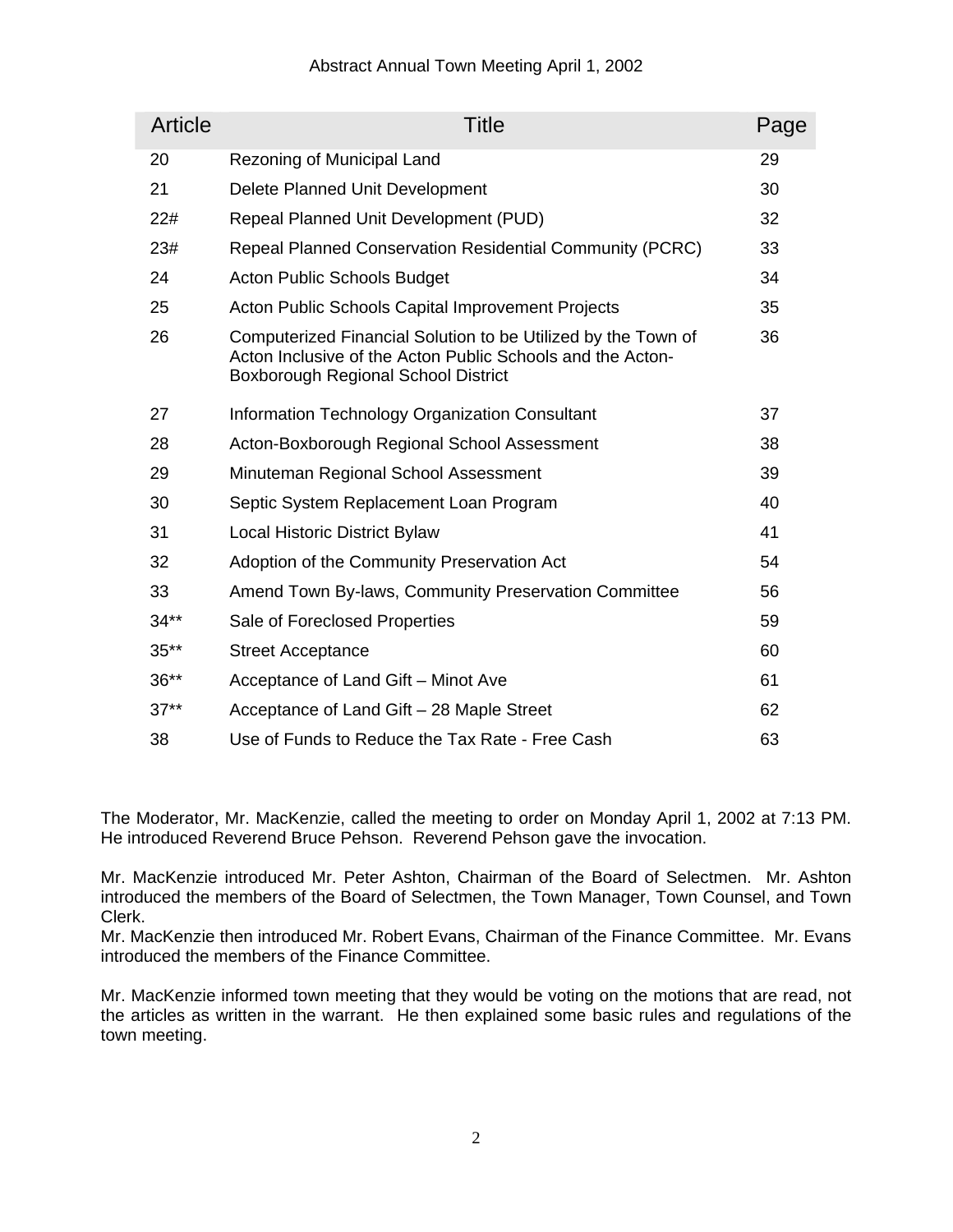Mr. MacKenzie explained how the CONSENT CALENDAR is voted and proceeded to read the articles on the Consent Calendar:

# **CONSENT CALENDAR**

Articles 3, 4, 5, 6, 7, 8, 9, 10, 11, 16, 17, 18, 34, 35, 36, 37

**3\*\* Elderly Tax Relief - Reauthorize Chapter 73 of the Acts of 1986:** Move that the Town continue to accept the provisions of Chapter 73 of the Acts of 1986 as amended by Chapter 126 of the Acts of 1988, providing for a 100% increase in certain property tax exemptions.

**4\*\* Council on Aging Van Enterprise Budget:** Move that the Town appropriate \$65,422 for the purpose of operating the Town of Acton Senior and Disabled Citizen Van service, and to raise such amount, \$65,422 be transferred from the Council on Aging Enterprise Fund.

**5\*\* Nursing Enterprise Budget:** Move that the Town appropriate \$561,668 for the purpose of operating the Public Health Nursing Service, and to raise such amount, \$561,668 be transferred from the Nursing Enterprise Fund.

**6\*\* Septage Disposal Enterprise Budget:** Move that the Town appropriate \$192,808 for the purpose of septage disposal, and to raise such amount, \$192,808 be transferred from the Septage Disposal Enterprise Fund.

**7\*\* NESWC Enterprise Budget:** Move that the Town appropriate \$3,537,792 for the purpose of solid waste disposal, and to raise such amount, \$2,970,792 be transferred from the NESWC Enterprise Fund, and \$567,000 be raised and appropriated.

**8\*\* Sewer Enterprise Budget:** Move that the Town appropriate \$1,248,954 for the purpose of operating the sewer system, and to raise such amount, \$1,248,954 be transferred from the Sewer Enterprise Fund.

**9\*\* Section 53E½ Self-Funding Programs:** Move that the revolving funds for the Local School System, Historic District Commission, Building Department, Sealer of Weights and Measures, Health Department, and Fire Department be continued for FY03 in the amounts and for the purposes set forth in the expense column of this article.

**10\*\* Plowing of Private Ways:** Move that the Town raise and appropriate \$12,500 to be expended by the Town Manager for plowing of private ways open to public use as designated by the Board of Selectmen.

**11\*\* Deferral of Sewer Operation and Maintenance Charges – Accept Massachusetts General Law, Chapter 83, Section 16G –** Move that the Town accept Massachusetts General Law, Chapter 83, Section 16G as amended.

**16\*\* Town Board Support - Special Projects:** Move that the Town raise and appropriate \$5,000 for the ongoing expenses of the Acton-Boxborough Cultural Council.

**17\*\* Chapter 90 Highway Reimbursement Program:** Move that the Town Manager is authorized to accept Highway funds from all sources and such funds are hereby appropriated for highway purposes.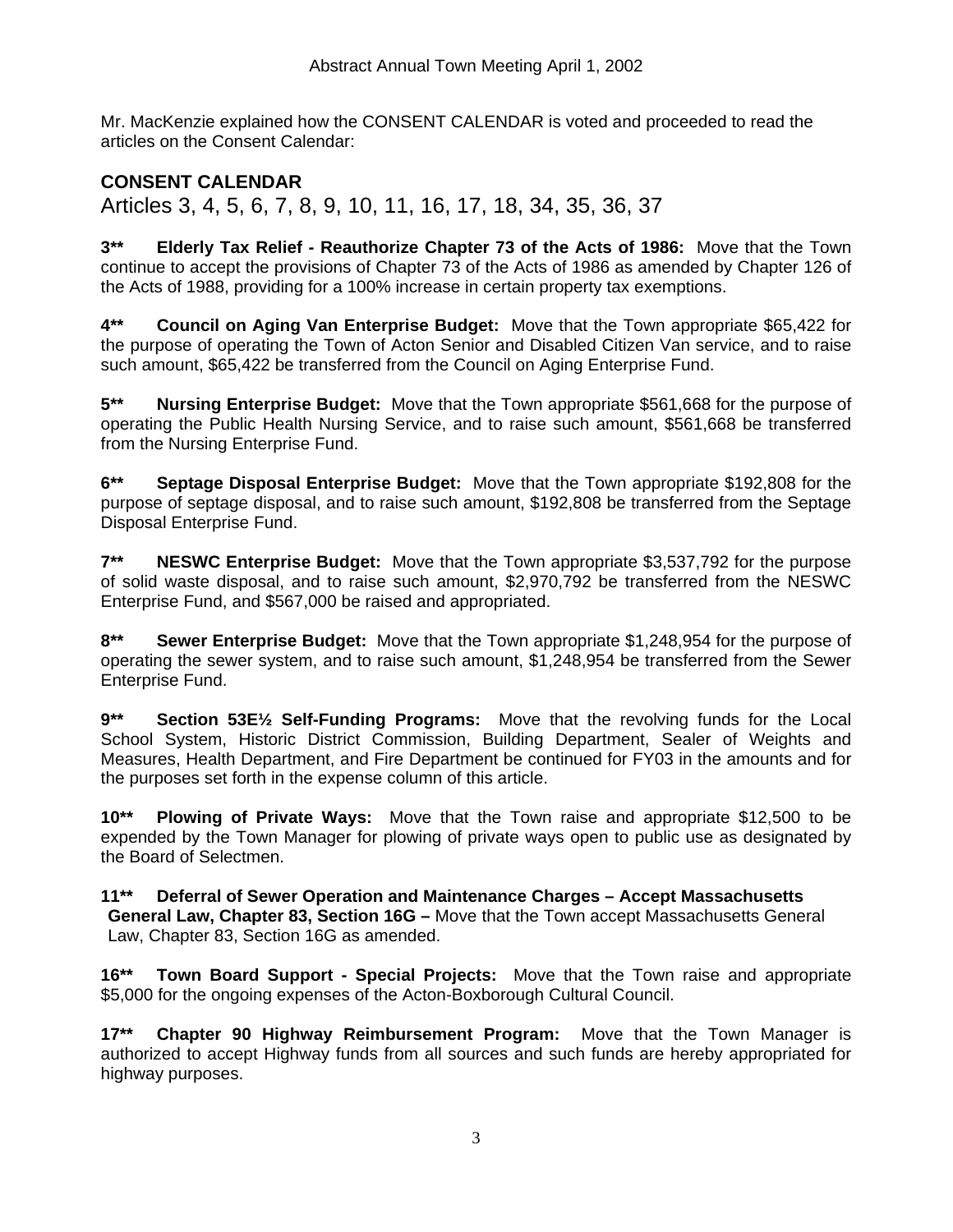**18\*\* Emergency/Disaster Aid Homeland Defense Appropriations:** Move in the words of the article.

**34\*\* Sale of Foreclosed Properties:** Move in the words of the article.

**35\*\* Street Acceptance:** Move that the Town accept as public ways the streets listed in the Article, as laid out by the Board of Selectmen, according to the plans on file with the Town Clerk, and authorize the Board of Selectmen to take the fee or easements for drainage, utility, or other purposes where shown on said plans or described in the Order of Layout.

**36**\*\* **Acceptance of Land Gift – Minot Ave** –Move in the words of the article.

**37\*\* Acceptance of Land Gift - 28 Maple Street** - Move in the words of the article.

# **CONSENT MOTION:**

**Mr. Ashton** moves that the Town take up the following sixteen Articles of the Consent Calendar listed on pages 20 and 21 of the Warrant:

# **Article 8 is HELD**

# **CONSENT MOTION less article 8 CARRIES UNANIMOUSLY**

# **ARTICLE 1 CHOOSE TOWN OFFICERS**

(Majority Vote Required)

To choose all necessary Town Officers and Committees and to fix the salaries and compensation of all the elective officers of the Town as follows:

| Moderator          |          | \$20.00 per Town Meeting session |
|--------------------|----------|----------------------------------|
| Board of Selectmen | Chairman | \$750.00 per year                |
|                    | Member   | \$650.00 per year                |

, or take any other action relative thereto.

# **MOTION:**

**Mr. Ashton** moves that the Town fix the compensation for elected officers as shown in the warrant.

# **MOTION CARRIES UNANIMOUSLY**

The Moderator, Mr. MacKenzie, reads the nomination motions of officers,

**Cornelia O. Huber, Chairperson of the Elizabeth White Fund, nominates John J. Powers, 27 Brewster Lane, for the position of Trustee of the Elizabeth White Fund, term to expire 2005.** 

# **MOTION CARRIES UNANIMOUSLY**

**Edward M. Bennett, Trustee of the West Acton Fireman's Relief Fund, nominates Malcolm S. MacGregor, 72 Robbins Street, for the position of Trustee of the West Acton Fireman's Relief Fund, term to expire 2005.** 

**MOTION CARRIES UNANIMOUSLY**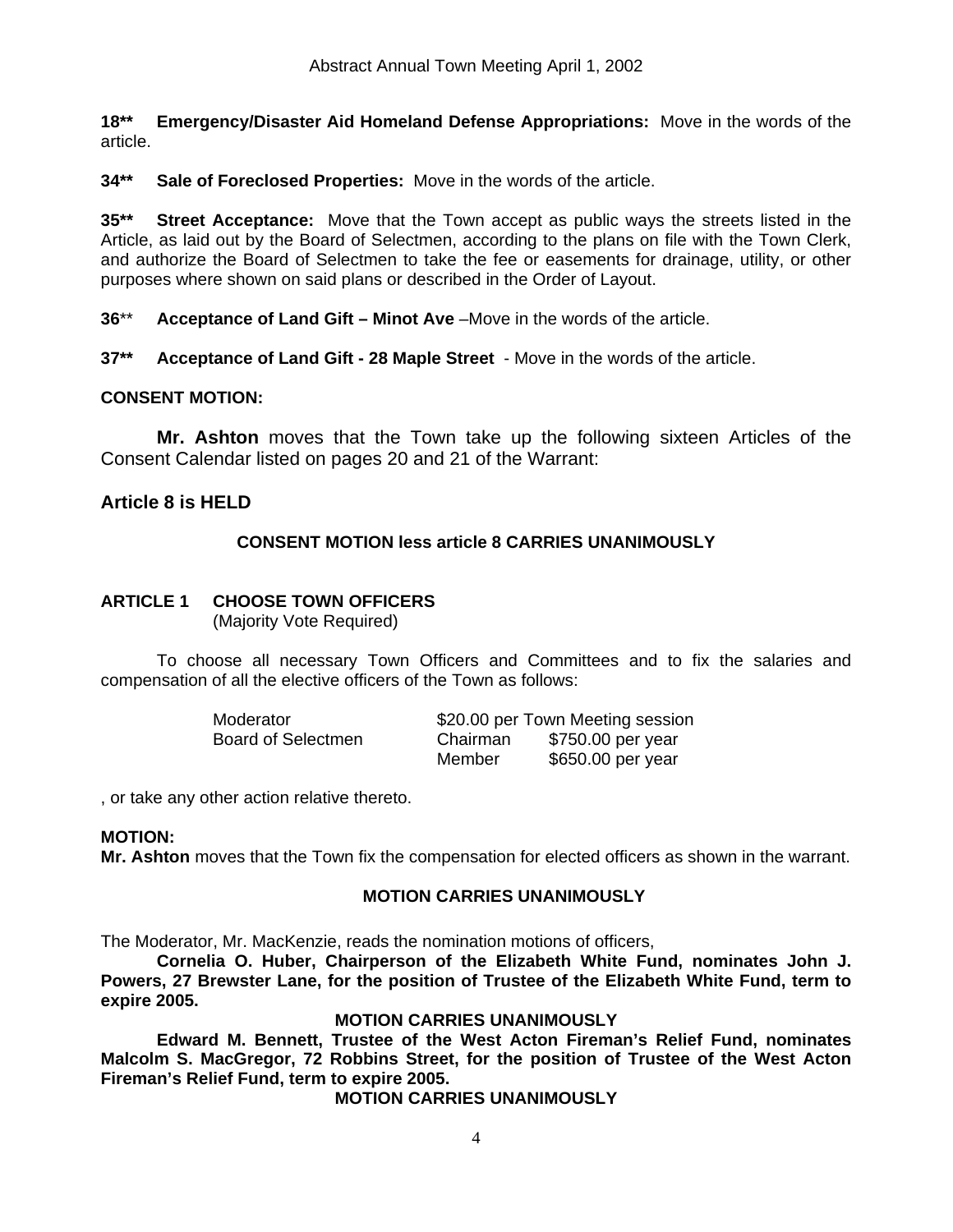**Allen H. Nelson, Trustee of the Acton Fireman's Relief Fund, nominates William A. Klauer, 70 Piper Road, for the position of Trustee of the Acton Fireman's Relief Fund, term to expire 2005.** 

#### **MOTION CARRIES UNANIMOUSLY**

**Mabel A. Grekula, Trustee of the Charlotte Goodnow Fund, nominates Alice P. Miller, 22 Silver Hill Road, for the position of Trustee of the Charlotte Goodnow Fund, term to expire 2005.** 

### **MOTION CARRIES UNANIMOUSLY**

**The Trustees of the West Acton Citizens' Library nominate Robert L. Loomis, 56 Alcott Street, for the position of Trustee of the West Acton Citizens' Library, term to expire 2005.** 

#### **MOTION CARRIES UNANIMOUSLY**

### **ARTICLE 2 HEAR AND ACCEPT REPORTS**  (Majority Vote Required)

 To see if the Town will accept reports and hear and act upon the report of any committee chosen at any previous Town Meeting that has not already reported, or take any other action relative thereto.

### **MOTION:**

**Mr. Ashton** moves that the Town accepts the reports of the various Town Officers and Boards as set forth in the 2001 Town Report and that the Moderator call for any other reports.

### **MOTION CARRIES UNANIMOUSLY**

The Moderator acknowledges Mr. Evans, Finance committee, for a presentation on the financial state of the Town and to explain what is meant by the term "free cash" , a look ahead at next year.

The Moderator acknowledges Mr. Kadlec, citizen, for a presentation on the effect that the purposed budget has on the future along with or without the planned override for 2004.

# **ARTICLE 3\*\* ELDERLY TAX RELIEF REAUTHORIZE CHAPTER 73 OF THE ACTS OF 1986**  (Majority Vote Required)

 To see if the Town will vote to continue to accept the provisions of Chapter 73 of the Acts of 1986 as amended by Chapter 126 of the Acts of 1988, providing for a 100% increase in certain property tax exemptions, or take any other action relative thereto.

### **CONSENT MOTION**

**Mr. Ashton** moves that the Town continue to accept the provisions of Chapter 73 of the Acts of 1986 as amended by Chapter 126 of the Acts of 1988, providing for a 100% increase in certain property tax exemptions.

### **CONSENT MOTION CARRIES UNANIMOUSLY**

#### **ARTICLE 4\*\* COUNCIL ON AGING VAN ENTERPRISE BUDGET** (Majority Vote Required)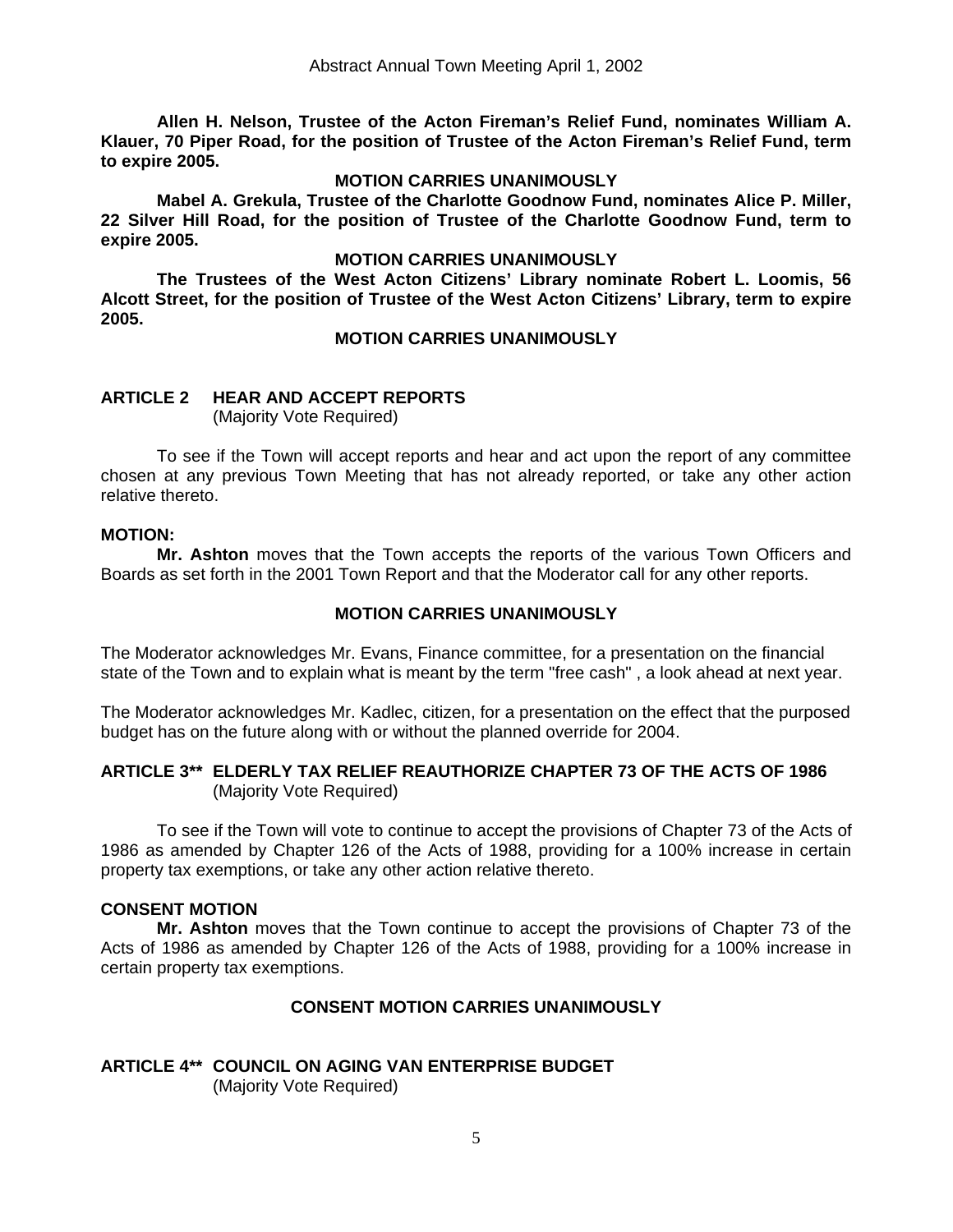To see if the Town will raise and appropriate, or appropriate from available funds, the sum of \$65,422, or any other sum, to operate the Senior Van Service, in accordance with Massachusetts General Laws, Chapter 44, Section 53 F½, Enterprise Fund Law, or take any other action relative thereto.

### **CONSENT MOTION**

**Mrs. Harting-Barrat** moves that the Town appropriate \$65,422 for the purpose of operating the Town of Acton Senior and Disabled Citizen Van service, and to raise such amount, \$65,422 be transferred from the Council on Aging Enterprise Fund.

# **CONSENT MOTION CARRIES UNANIMOUSLY**

# **ARTICLE 5\*\* NURSING ENTERPRISE BUDGET**

(Majority Vote Required)

 To see if the Town will raise and appropriate, or appropriate from available funds, the sum of \$561,668, or any other sum, to provide Public Health and Visiting Nurse Services, in accordance with Massachusetts General Laws, Chapter 44, Section 53F½, Enterprise Fund Law, or take any other action relative thereto.

### **CONSENT MOTION**

**Mrs. Harting-Barrat** moves that the Town appropriate \$561,668 for the purpose of operating the Public Health Nursing Service, and to raise such amount, \$561,668 be transferred from the Nursing Enterprise Fund.

# **CONSENT MOTION CARRIES UNANIMOUSLY**

# **ARTICLE 6\*\* SEPTAGE DISPOSAL ENTERPRISE BUDGET**

(Majority Vote Required)

 To see if the Town will raise and appropriate, or appropriate from available funds, the sum of \$192,808, or any other sum, for the purpose of septage disposal, in accordance with Massachusetts General Laws, Chapter 44, Section 53F½, Enterprise Fund Law, or take any other action relative thereto.

### **CONSENT MOTION**

**Mr. Foster** moves that the Town appropriate \$192,808 for the purpose of septage disposal, and to raise such amount, \$192,808 be transferred from the Septage Disposal Enterprise Fund.

# **CONSENT MOTION CARRIES UNANIMOUSLY**

# **ARTICLE 7\*\* NESWC ENTERPRISE BUDGET**

(Majority Vote Required)

 To see if the Town will raise and appropriate, or appropriate from available funds, the sum of \$3,537,792, or any other sum, for the purpose of solid waste disposal, in accordance with Massachusetts General Laws, Chapter 44, Section 53F½, Enterprise Fund Law, or take any other action relative thereto.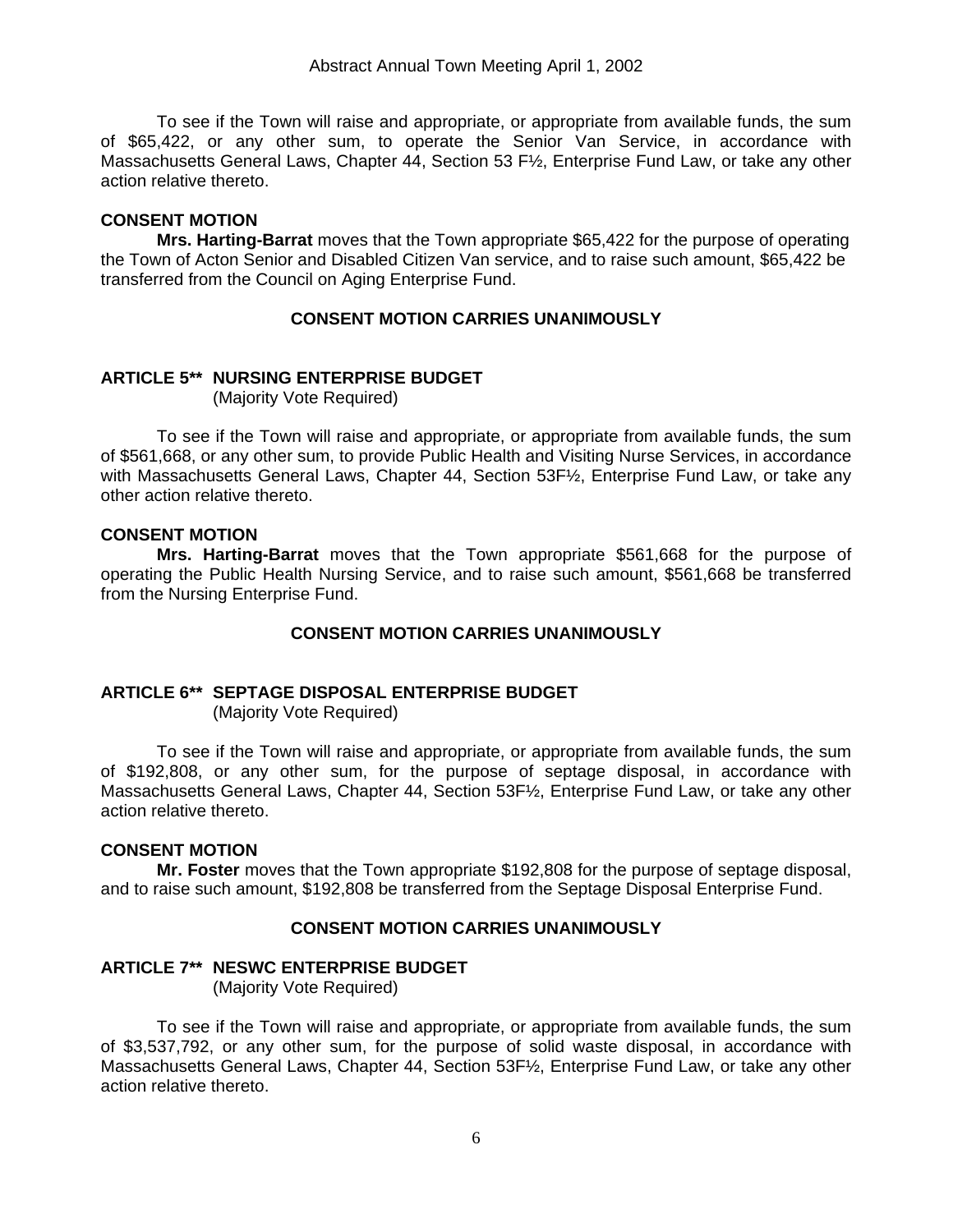# **CONSENT MOTION**

**Mrs. Harting-Barrat** moves that the Town appropriate \$3,537,792 for the purpose of solid waste disposal, and to raise such amount, \$2,970,792 be transferred from the NESWC Enterprise Fund, and \$567,000 be raised and appropriated.

# **CONSENT MOTION CARRIES UNANIMOUSLY**

### **ARTICLE 8\*\* SEWER ENTERPRISE BUDGET**

(Majority Vote Required)

To see if the Town will raise and appropriate, or appropriate from available funds, the sum of \$1,248,954, or any other sum, for the purpose of operating and maintaining a sewer collection and treatment facility, in accordance with Massachusetts General Laws, Chapter 44, Section 53F½, Enterprise Fund Law, or take any other action relative thereto.

### **CONSENT MOTION ( HELD )**

**Mr. Hunter** moves that the Town appropriate \$1,248,954 for the purpose of operating the sewer system, and to raise such amount, \$1,248,954 be transferred from the Sewer Enterprise Fund.

### **CONSENT MOTION CARRIES UNANIMOUSLY**

### **ARTICLE 9\*\* SECTION 53E½ SELF-FUNDING PROGRAMS**

(Majority Vote Required)

To see if the Town will vote, pursuant to Massachusetts General Laws, Chapter 44, Section 53E½ to continue revolving funds for the Local School System, to be expended by the Superintendent of Schools, Historic District Commission, Building Department, Sealer of Weights and Measures, Health Inspectional Services, and Fire Department Fire Alarm Network, to be expended by the Town Manager, as noted below:

|                                                                                                                                           | <b>ESTIMATED</b><br><b>REVENUE</b><br>FY 2003 | <b>AUTHORIZED</b><br><b>EXPENITURE</b><br>FY 2003 |
|-------------------------------------------------------------------------------------------------------------------------------------------|-----------------------------------------------|---------------------------------------------------|
| <b>School Department</b>                                                                                                                  |                                               |                                                   |
| Douglas at Dawn/Dusk                                                                                                                      | \$85,000                                      | \$85,000                                          |
| Merriam Mornings/Afternoons/Summer                                                                                                        | \$30,000                                      | \$30,000                                          |
| <b>Gates Amazing Mornings/Afternoons</b>                                                                                                  | \$30,000                                      | \$30,000                                          |
| <b>Historic District Commission</b>                                                                                                       | \$600                                         | \$600                                             |
| <b>Building Department</b>                                                                                                                |                                               |                                                   |
| (Includes fees for Micro Filming,<br>Electrical Permits, Plumbing Permits,<br>Gas Permits, Sign Licenses<br>and Periodic Inspection Fees) | \$135,000                                     | \$137,630                                         |
| <b>Sealer of Weights and Measures</b>                                                                                                     | \$10,000                                      | \$10,012                                          |
| <b>Health Department</b>                                                                                                                  |                                               |                                                   |
| <b>Food Service Inspections</b>                                                                                                           | \$21,976                                      | \$22,602                                          |
| <b>Hazardous Materials Inspections</b>                                                                                                    | \$43,687                                      | \$62,337                                          |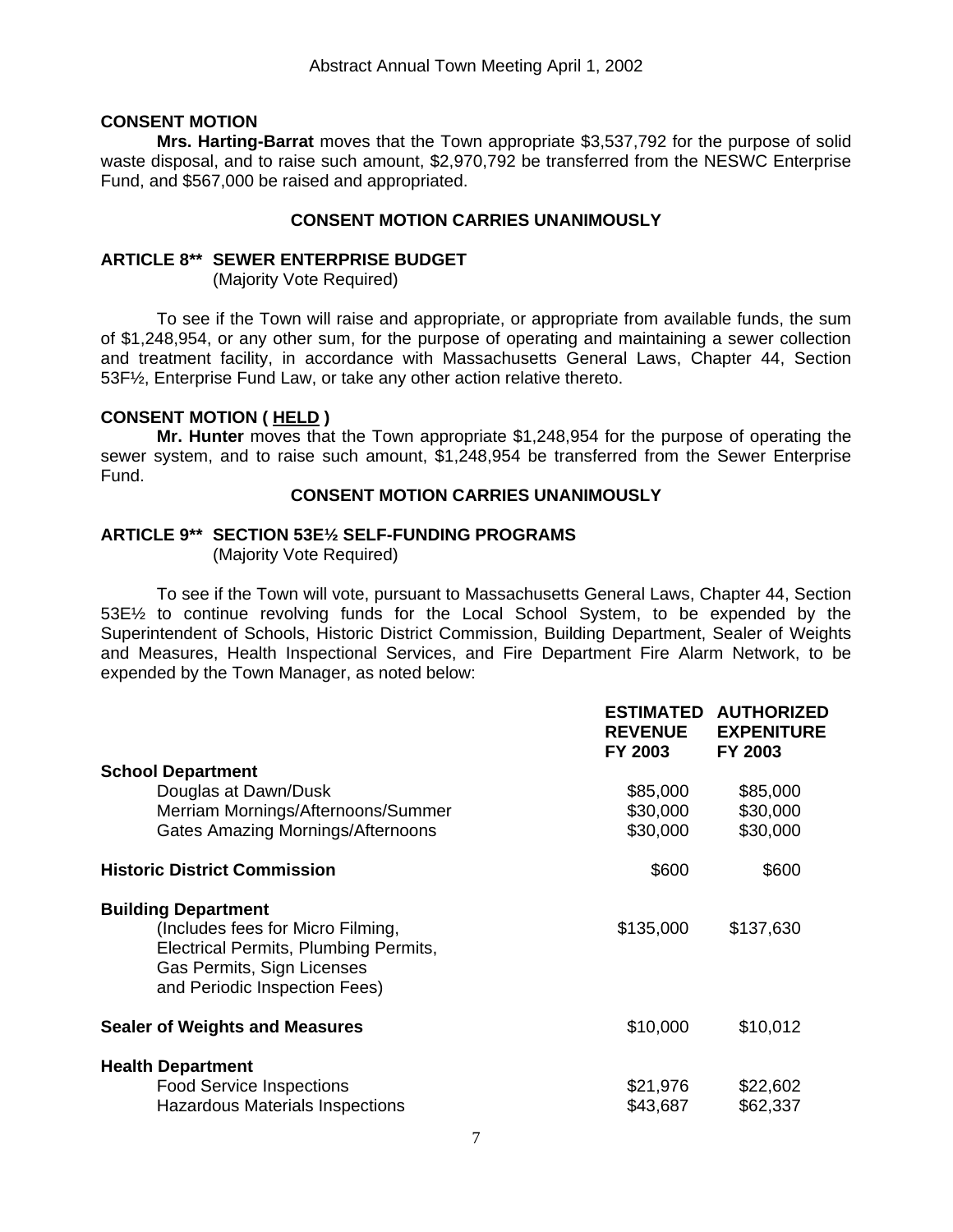# **Fire Department**

Fire Alarm Network \$55,000 \$45,045

, or take any other action relative thereto.

# **CONSENT MOTION**

**Mrs. Harting-Barrat** moves that the revolving funds for the Local School System, Historic District Commission, Building Department, Sealer of Weights and Measures, Health Department, and Fire Department be continued for FY03 in the amounts and for the purposes set forth in the expense column of this article.

# **CONSENT MOTION CARRIES UNANIMOUSLY**

### **ARTICLE 10\*\* PLOWING OF PRIVATE WAYS** (Majority Vote Required)

 To see if the Town will raise and appropriate, or appropriate from available funds, the sum of \$12,500, or any other sum, to be expended by the Town Manager for the costs associated with the plowing of private ways open to public use as designated by the Board of Selectmen, or take any other action relative thereto.

### **CONSENT MOTION**

**Mr. Hunter** moves that the Town raise and appropriate \$12,500 to be expended by the Town Manager for plowing of private ways open to public use as designated by the Board of Selectmen.

# **CONSENT MOTION CARRIES UNANIMOUSLY**

### **ARTICLE 11\*\* DEFERRAL OF SEWER OPERATION AND MAINTENANCE CHARGES – ACCEPT MASSACHUSETTS GENERAL LAW, CHAPTER 83, SECTION 16G**  (Majority Vote Required)

 To see if the Town will vote to accept Massachusetts General Law, Chapter 83, Section 16G which provides that the Town may, upon the application of the owner, if such owner is eligible for an exemption under clause Forty-first A of Section 5 of Chapter 59, enter into a deferral and recovery agreement with respect to charges for use of the common sewers, or take any other action relative thereto.

### **CONSENT MOTION**

**Mr. Shupert** moves that the Town accept Massachusetts General Law, Chapter 83, Section 16G as amended**.** 

# **CONSENT MOTION CARRIES UNANIMOUSLY**

# **ARTICLE 12 BUDGET TRANSFER**

(Majority Vote Required)

 To see if the Town will raise and appropriate, or appropriate from available funds, an amount of money to be used in conjunction with funds appropriated under the current fiscal year's budgets to be used during the current fiscal year, or make any other adjustments to the current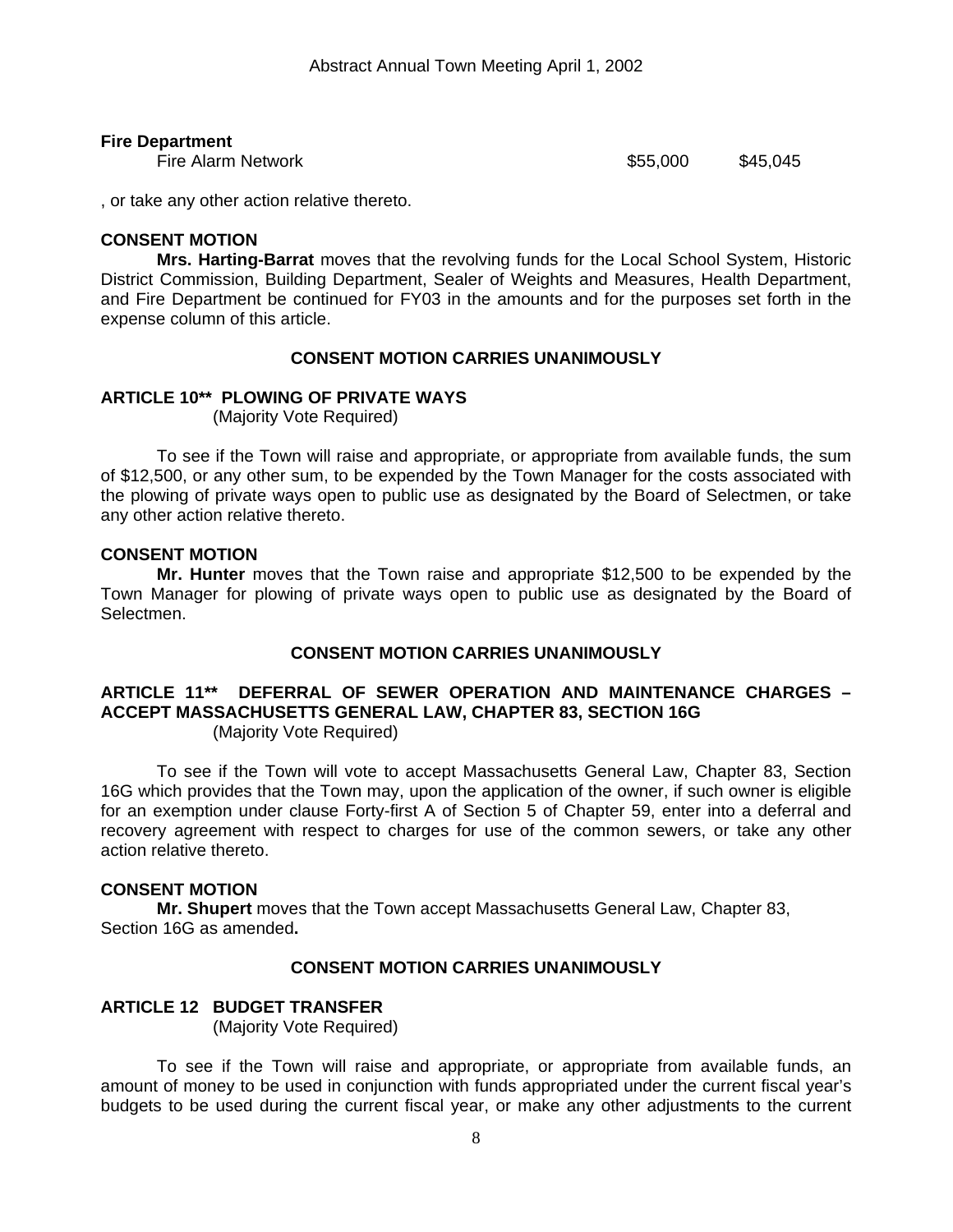fiscal year budgets and appropriations that may be necessary, or take any other action relative thereto.

# **MOTION**

**Mr. Ashton** moves that the Town appropriate \$40,000 for the purpose of supplementing the Fiscal Year 2002 appropriation for Hazardous Waste Day, and to raise such amount, \$40,000 be transferred from the Hazardous Materials/Inspection Revolving Fund Balance.

# **MOTION CARRIES UNANIMOUSLY**

# **ARTICLE 13 TOWN OPERATING BUDGET**

(Majority Vote Required)

 To see if the Town will raise and appropriate, or appropriate from available funds, the sum of \$15,893,585, or any other sum, to defray the necessary expenses of the Departments, Offices and Boards of the Town, exclusive of the school budgets, or take any other action relative thereto.

# **MOTION**

**Mr. Ashton** moves that the Town appropriate \$15,893,585. for the purpose funding the Town budget for the period July 1, 2002 to June 30, 2003, and to raise such amount, \$69,000 be transferred from Cemetery Trust Funds for Cemetery Use, and \$15,824,585 be raised and appropriated, and that the Town Manager be authorized to sell, trade or dispose of vehicles and equipment being replaced and to expend any proceeds received.

### **MOTION CARRIES UNANIMOUSLY**

### **ARTICLE 14 CAPITAL IMPROVEMENTS – FACILITIES, EQUIPMENT AND VEHICLES**  (Majority Vote Required)

 To see if the Town will raise and appropriate, or appropriate from available funds, a sum of money to be expended by the Town Manager for the replacement or improvement of facilities and equipment as listed below:

| Total |                                | \$182,000 |
|-------|--------------------------------|-----------|
|       | F. Pick-up Truck               | \$28,000  |
|       | <b>E.</b> Dump Truck           | \$40,000  |
|       | <b>D.</b> Fire Chief's Vehicle | \$38,000  |
|       | C. Sanders                     | \$36,000  |
|       | <b>B.</b> Traffic Signals      | \$30,000  |
|       | A. Storm Water Program         | \$10,000  |

, or take any other action relative thereto.

# **MOTION**

**Mr. Shupert** moves that the Town appropriate \$182,000 to be expended by the Town Manager for the purposes set forth in this article, and to raise such amount, \$20,000. be transferred from the Cemetery Trust Fund for Cemetery use, and \$162,000 be raised and appropriated, and that the Town Manager be authorized to sell, trade or dispose of vehicles and equipment being replaced and to expend any proceeds received.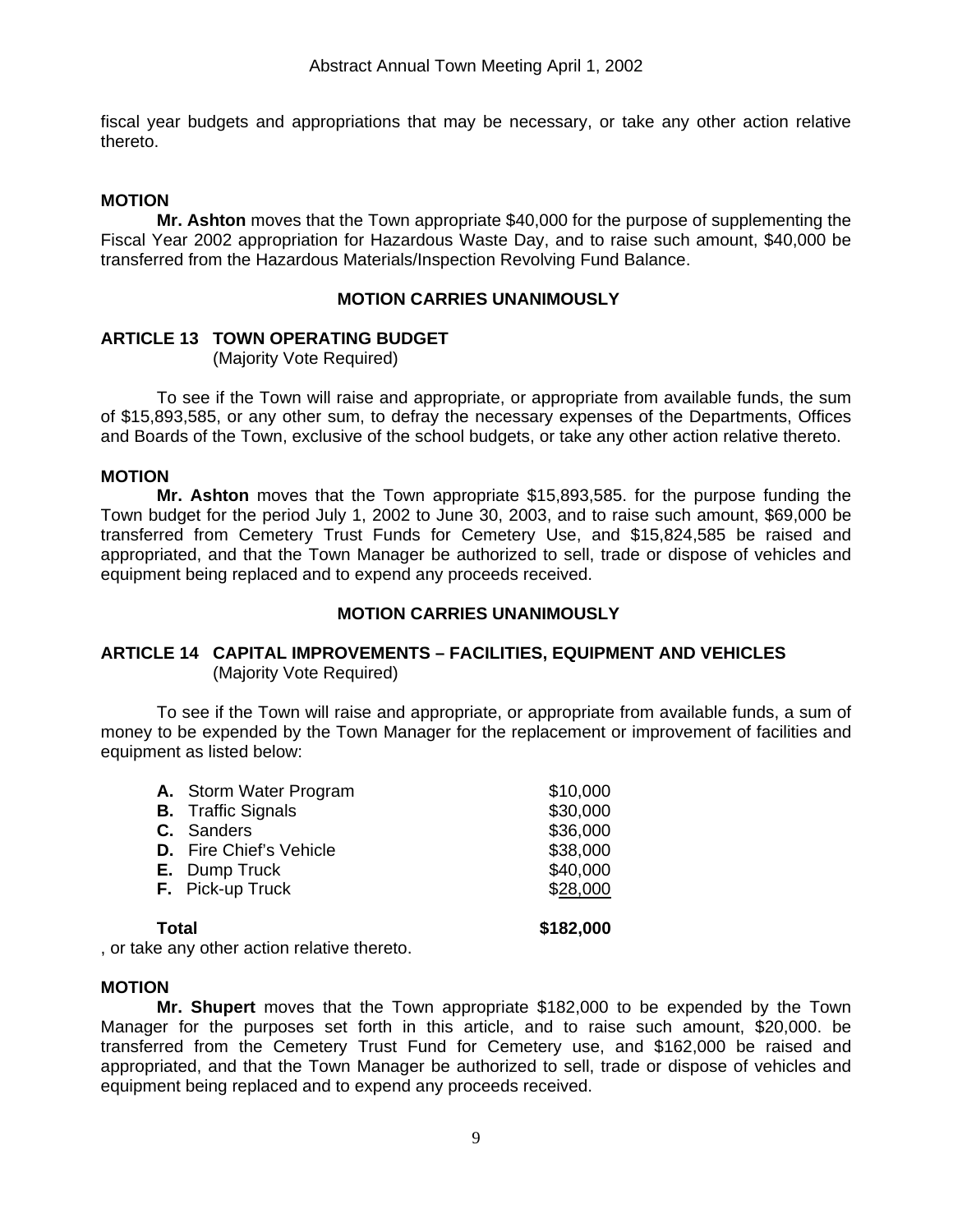# **MOTION CARRIES UNANIMOUSLY**

# **ARTICLE 15 NEW PERSONNEL**

### **MOTION**

**Mr. Shupert** moves that the Town take up Article 15 after Article 25.

# **MOTION CARRIES UNANIMOUSLY**

# **ARTICLE 16\*\* TOWN BOARD SUPPORT – SPECIAL PROJECTS**

(Majority Vote Required)

 To see if the Town will raise and appropriate, or appropriate from available funds, the sum of \$5,000, or any other sum, to be expended by the Town Manager for the ongoing expenses of the Acton-Boxborough Cultural Council for programs in Acton, or take any other action relative thereto.

### **CONSENT MOTION**

**Mr.** Shupert moves that the Town raise and appropriate \$5,000 for the ongoing expenses of the Acton-Boxborough Cultural Council.

# **CONSENT MOTION CARRIES UNANIMOUSLY**

### **ARTICLE 17\*\* CHAPTER 90 HIGHWAY REIMBURSEMENT PROGRAM**

(Majority Vote Required)

 To see if the Town will raise and appropriate, or appropriate from available funds, a sum of money for highway improvements under the authority of the Massachusetts General Laws, Chapter 90, and any other applicable laws, or take any other action relative thereto.

### **CONSENT MOTION**

**Mr. Shupert** moves that the Town Manager is authorized to accept Highway funds from all sources and such funds are hereby appropriated for highway purposes.

# **CONSENT MOTION CARRIES UNANIMOUSLY**

# **ARTICLE 18\*\* EMERGENCY/DISASTER AND HOMELAND DEFENSE AID APPROPRIATIONS** (Majority Vote Required)

 To see if the Town will vote to appropriate any Federal Government and State Government reimbursement for costs incurred as a result of any declared emergencies or other unusual occurrences during Fiscal Year 2003, or take any other action relative thereto.

### **CONSENT MOTION**

**Mr. Hunter** moves in the words of the article.

# **CONSENT MOTION CARRIES UNANIMOUSLY**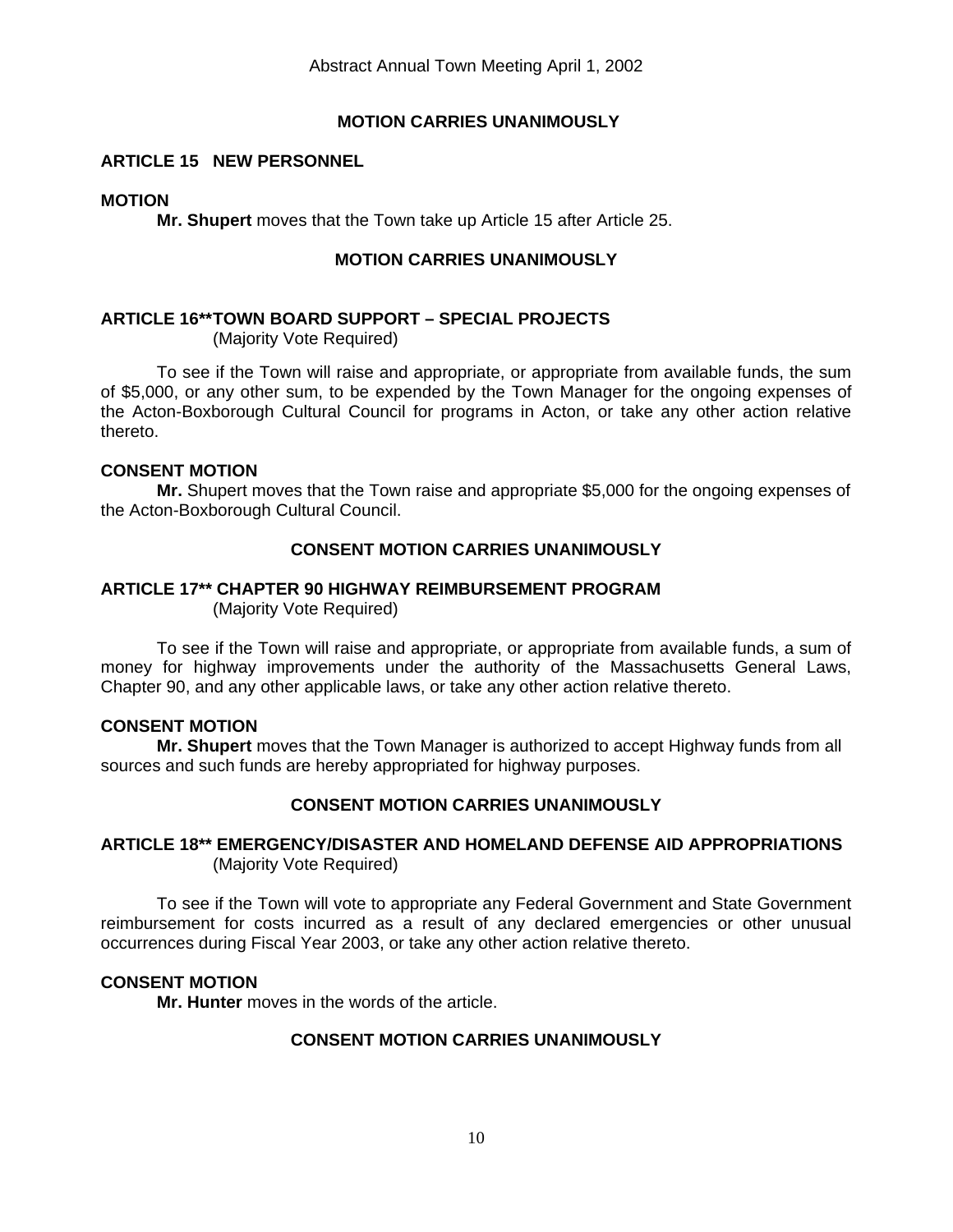# **ARTICLE 19 STATUS OF TWO-FAMILY AND MULTI-FAMILY DWELLINGS**

(Two-thirds Vote Required)

To see if the Town will vote to amend the zoning bylaw as follows: *[Notes in italic print are not part of the Article but are intended for explanation only.]* 

- A. Section 3, Table of Principal Uses, Principal Use Definitions, and Accessory Use Regulations.
	- 1. In the Table of Principal Uses, insert a new line 3.3.3 as follows:

|                              |                         | <b>RESIDENTIAL</b><br><b>DISTRICTS</b>                                                             |  |  | <b>VILLAGE</b><br><b>DISTRICTS</b> |   |   | <b>OFFICE</b><br><b>DISTRICTS</b> |  | <b>BUSINESS</b><br><b>DISTRICTS</b> |   |   |   |    |
|------------------------------|-------------------------|----------------------------------------------------------------------------------------------------|--|--|------------------------------------|---|---|-----------------------------------|--|-------------------------------------|---|---|---|----|
| <b>PRINCIPAL USES</b>        |                         | $R-2$ .<br>$R-4$<br>R-8.<br>R-8/4.<br>R-10 &<br>R-10/8 R-A R-AA VR EAV NAV SAV WAV OP-1 OP-2 KC LB |  |  |                                    |   |   |                                   |  |                                     |   |   |   | PM |
| 3.3                          | <b>RESIDENTIAL USES</b> |                                                                                                    |  |  |                                    |   |   |                                   |  |                                     |   |   |   |    |
| 3.3.3<br>Two-FAMILY Dwelling |                         | N                                                                                                  |  |  |                                    | N | N | v                                 |  | N                                   | N | N | N | N  |

|    | <b>INDUSTRIAL</b><br><b>DISTRICTS</b> | SP.<br>DIST. |           |           |     |             |
|----|---------------------------------------|--------------|-----------|-----------|-----|-------------|
|    |                                       |              |           |           |     | <b>SITE</b> |
| GI | Ы                                     | $L - 1$      | <b>SM</b> | <b>TD</b> | ARC | <b>PLAN</b> |
|    |                                       |              |           |           |     |             |
|    |                                       |              |           |           |     | ΝR          |

and renumber existing line 3.3.3 and 3.3.4 respectively to 3.3.4 and 3.3.5.

- 2. Under Principal Use Definitions, insert a new section 3.3.3 as follows:
	- 3.3.3 Two-FAMILY Dwelling A BUILDING for residential use containing two DWELLING UNITS or, as permitted under this Bylaw, two Single FAMILY Dwellings on one LOT; but not a Dwelling Conversion or a Single FAMILY Dwelling with One Apartment.

and renumber existing sections 3.3.3 and 3.3.4 respectively to 3.3.4 and 3.3.5.

- 3. In section 8.7, change the current reference to section 3.3.4 to refer to section 3.3.5 instead.
- B. Section 8, Non-conforming Lots, Uses, Structures and Parking; Exemptions.
	- 1. Delete section 8.2.2.a) and replace it with a new section 8.2.2.a) as follows:
		- a) In Residential Districts: Two-FAMILY Dwelling; Multifamily Dwelling; Commercial Education or Instruction; Retail Store; Office; Veterinary Care; Services; Repair Shop, Technical Shop, Studio; except that neither nonconforming Two-FAMILY Dwellings nor Multifamily Dwellings shall be changed to another nonconforming USE.

*[Note - section 8.2.2 currently reads:* 

*8.2.2 Changing a Nonconforming USE - A nonconforming USE may not be changed to another nonconforming USE except in accordance with the following requirements. The Board of Appeals*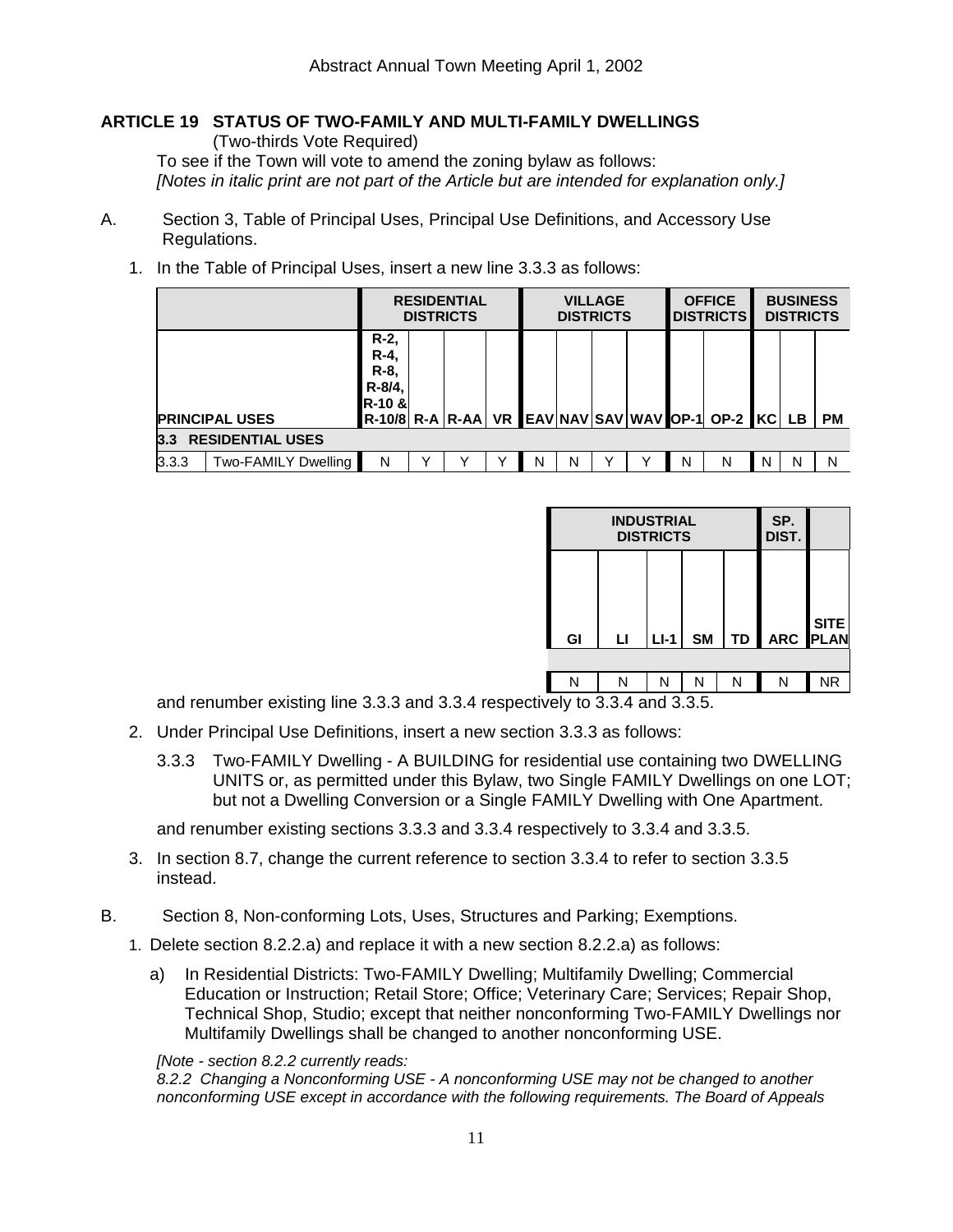*may authorize by special permit a change from a nonconforming USE to another nonconforming USE provided the Board of Appeals finds that the proposed USE is in harmony with the character of the neighborhood and the applicable requirements of the zoning district, and provided further that in the Residential, Village and Office Districts the Board of Appeals may authorize a change only to one of the following other nonconforming USES (all USES as listed in the Table of Principal USES):* 

- *a) In Residential Districts: Multifamily Dwelling; Commercial Education or Instruction; Retail Store; Office; Veterinary Care; Services; Repair Shop, Technical Shop, Studio; except that a nonconforming Multifamily Dwelling may not be changed to another nonconforming USE.*
- *b) In Village Districts: Multifamily Dwelling, Veterinary Care, Commercial Entertainment, Manufacturing.*
- c) *In Office Districts: Hotel, Motel, Inn, Conference Center.]*
- 2. Delete section 8.2.3 and replace it with a new section 8.2.3 as follows:
	- 8.2.3 Extending a Nonconforming USE
		- 8.2.3.1 In a Residential District a nonconforming USE may not be extended in area, except that,
			- a) nonconforming Two-FAMILY Dwellings may be extended in BUILDING area by right, and
			- b) nonconforming Multifamily Dwellings may be extended in BUILDING area by special permit from the Board of Appeals.

The extension of a nonconforming Two-FAMILY Dwelling or Multifamily Dwelling USE shall be subject to the applicable dimensional controls of this Bylaw and shall not result in an increase in the number of DWELLING UNITS, unless the dwelling qualifies for a Dwelling Conversion in accordance with section 3.3.4 of this Bylaw.

8.2.3.2 In all other Districts, a nonconforming USE may be extended in area by special permit from the Board of Appeals.

#### *[Note - section 8.2.3 currently reads:*

*8.2.3 Extending a Nonconforming USE - In a Residential District a nonconforming USE may not be extended in area. In all other Districts, a nonconforming USE may be extended in area by special permit from the Board of Appeals.* 

*Also note, that the reference to Dwelling Conversion in section 3.3.4 follows the new numbering sequence adopted with this article. In the present zoning bylaw, Dwelling Conversion is numbered 3.3.3.]* 

or take any other action relative thereto.

### **MOTION**

**Mr. Eldridge** moves in the words of the Article.

### **MOTION CARRIES**

### **ARTICLE 20 REZONING OF MUNICIPAL LAND**

(Two-thirds Vote Required)

To see if the Town will vote to amend the zoning map, Map No. 1, by rezoning from Agriculture Recreation Conservation (ARC) to Residence 10/8 (R-10/8) a parcel of land shown as parcel 9 on map D-4 of the 2001 Town Atlas, or take any other action relative thereto.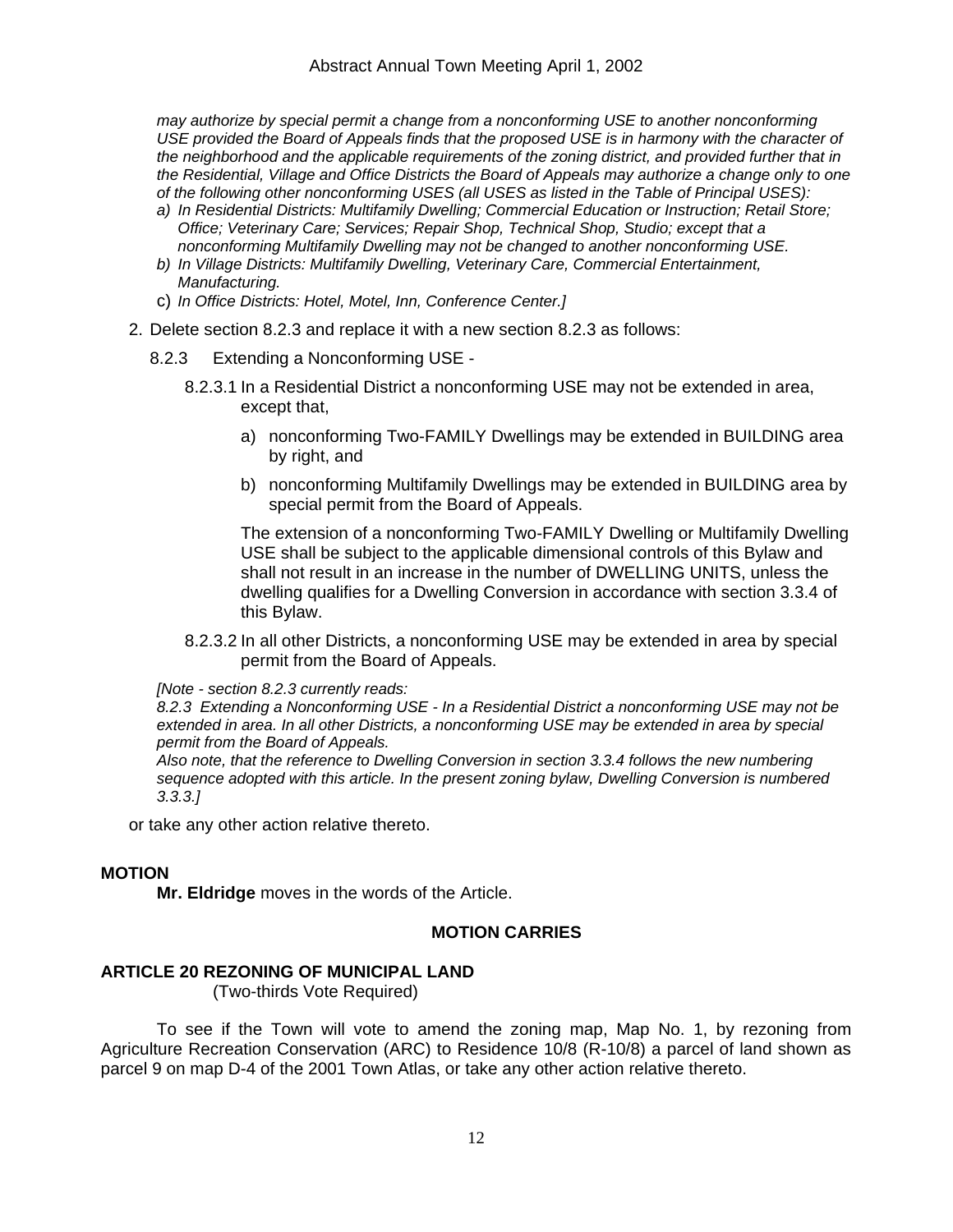# **MOTION**

**Ms. Mohsin** moves in the words of the Article.

### **MOTION CARRIES**

# **ARTICLE 21 DELETE PLANNED UNIT DEVELOPMENT**

(Two-thirds Vote Required)

To see if the Town of Acton will vote to amend the zoning bylaw as follows: *[Notes in italic print are not part of the Article but are intended for explanation only.]* 

A. Delete the following text from Section 3.3.c) of the Zoning Bylaw: "a Planned Unit Development (PUD) under Section 9A of this Bylaw;".

*[Note – Section 3.3 currently reads:* 

*3.3 Residential USES – Not more than one BUILDING for dwelling purposes shall be located upon a LOT, except* 

- *a) in the following Districts: Village Districts (EAV, NAV, SAV, WAV); Residence A District (R-A); Residence AA District (R-AA);*
- *b) for the following USES: Nursing Home; Full Service Retirement Community; Assisted Living Residence as defined in this Bylaw or in MGL Ch. 19D; and*
- *c) where a special permit has been granted for the following: a Planned Conservation Residential Community (PCRC) under Section 9 of this Bylaw; a Planned Unit Development (PUD) under section 9A of this Bylaw; an Independent SENIOR Residence under section 9B of this Bylaw; an AFFORDABLE Housing Development under section 4.4 of this Bylaw; a single FAMILY dwelling with one Apartment in a detached BUILDING under section 3.3.2.10 of this Bylaw; a golf course under section 3.5.17 of this bylaw.]*
- B. Amend the heading of the Table of Standard Dimensional Regulations contained in Section 5 of the Zoning Bylaw by deleting the comma immediately before the phrase "Planned Conservation Residential Communities" and inserting the word "and" in lieu thereof and by deleting the following text: "and Planned Unit Developments (PUD - Section 9A)".

*[Note – The heading of the Table of Standard Dimensional Regulations contained in Section 5 currently reads:* 

*See also Special Provisions and Exceptions to Dimensional Regulations (Section 5.3), Transfer of Development Rights for special dimensional regulations affecting the LB, NAV and EAV Districts and certain land in the R-2, R-8 and R-10/8 Districts along the near Great Road (Section 5.4), Special Provisions for Village Districts (Section 5.5), Special Dimensional Requirements in the Groundwater Protection District (Section 4.3), and Special Dimensional Regulations for Open Space Developments (OSD – Section 4.2), Planned Conservation Residential Communities (PCRC – Section 9) and Planned Unit Developments (PUD – Section 9A).]* 

C. Amend Section 6.2 of the Zoning Bylaw by deleting the comma immediately before the phrase "a PCRC" and inserting the word "and" in lieu thereof and by deleting the following text: "and a PUD (Section 9A)".

*[Note – Section 6.2 currently reads:* 

*6.2 General Provisions – All required parking shall be located on the same LOT as the USE it serves except within a MAJOR AFFORDABLE Housing Development (Section 4.4), a*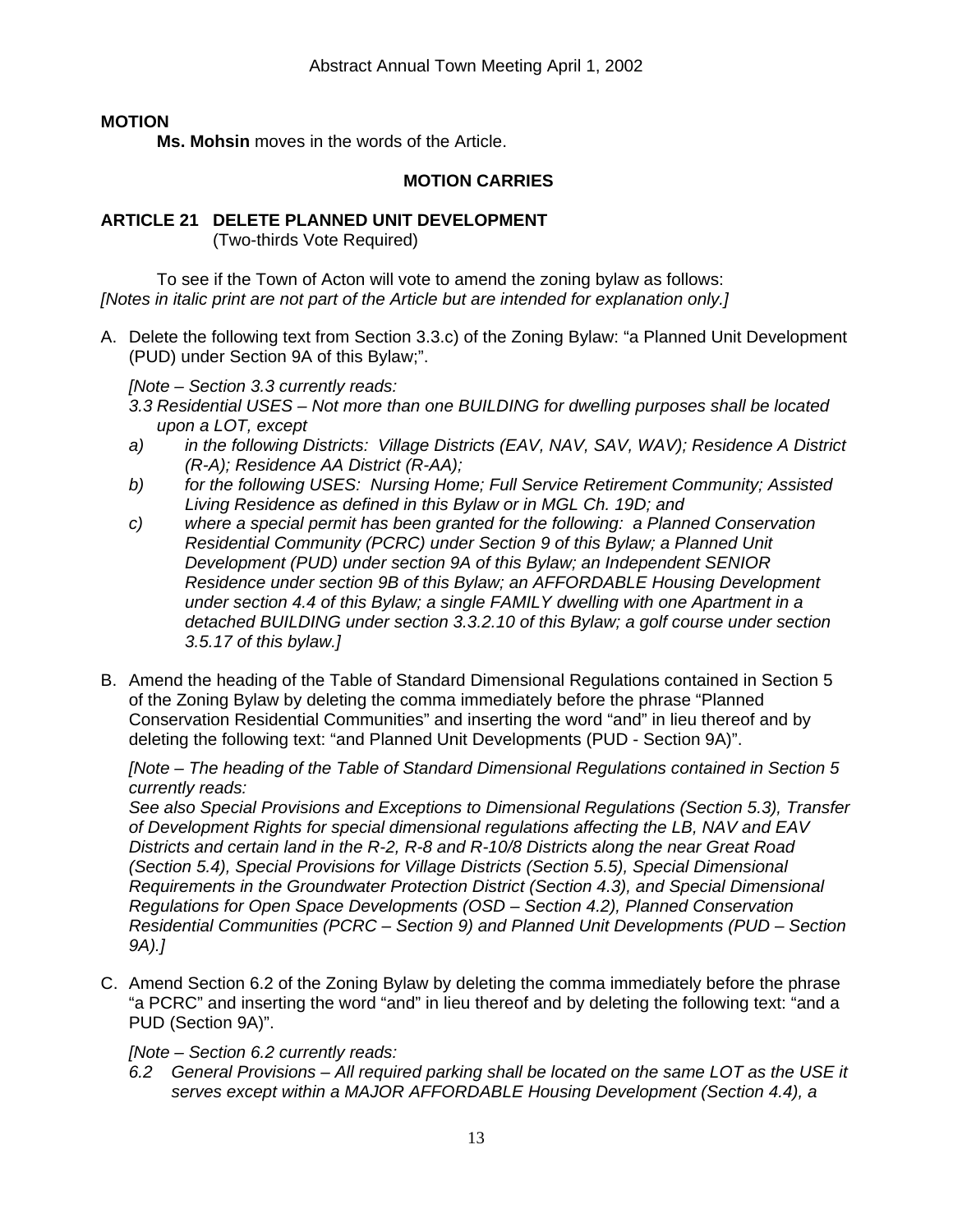*PCRC (Section 9) and a PUD (Section 9A) where required parking may be provided in a flexible configuration within the TRACT OF LAND comprising the development, and except as provided in Section 6.9. Parking facilities shall also comply with the requirements of the Massachusetts Architectural Access Board.]* 

D. Amend Section 6.3.5 of the Zoning Bylaw by deleting the following text: "or within a PUD (Section 9A)" and inserting a comma in lieu thereof.

*[Note – Section 6.3.5 currently reads:* 

*6.3.5 Car/Van Pools – In conjunction with a Site Plan Special Permit (Section 10.4) or within a PUD (Section 9A) the Special Permit Granting Authority may authorize a reduction in the number of required parking spaces provided that an effective employee car pool/van pool program will be implemented and car pool/van pool spaces are designated.]* 

E. Amend Section 6.3.6 of the Zoning Bylaw by deleting the following text: "or within a PUD"; and by deleting the phrase "Sections 9A.7.5 and" and inserting the word "Section" in lieu thereof.

*[Note – Section 6.3.6 currently reads:* 

- *6.3.6 Reserve Parking In conjunction with a Site Plan Special Permit or within a PUD, the Special Permit Granting Authority may authorize the set-aside of part of the required number of parking spaces as "reserve parking". See Sections 9A.7.5 and 10.4.4 for details.]*
- F. Add the following new Section 8.9 to the Zoning Bylaw:
	- "**8.9 Planned Unit Developments (PUD)** Notwithstanding the repeal of Section 9A of this Bylaw, any TRACT OF LAND for which a special permit for a Planned Unit Development (PUD) has been granted shall continue to be governed by such special permit and the provisions of Section 9A which were applicable to such special permit as of the date of issuance of such special permit.
- G. Delete existing Section 9A of the Zoning Bylaw in its entirety and substitute the following text in lieu thereof: "Section 9A - Intentionally Deleted."

*[Note – See the current version of the Zoning Bylaw for the entire text of existing Section 9A.]* 

or take any other action relative thereto.

# **MOTION**

**Mr. Sghia-Hughes** moves in the words of the Article, except add at the end of proposed section 8.9 the following words:

"In addition, the following minimum setbacks to the PUD boundary line shall apply to Single FAMILY Dwellings with or without one apartment within a PUD, including accessory STRUCTURES and facilities thereto:

- 8.9.1 30 feet where the PUD boundary line coincides with a STREET sideline.
- 8.9.2 20 feet to any other PUD boundary line.

MR. Shupert presents a general overview of Articles 21,22 and 23.

# **MOTION CARRIES**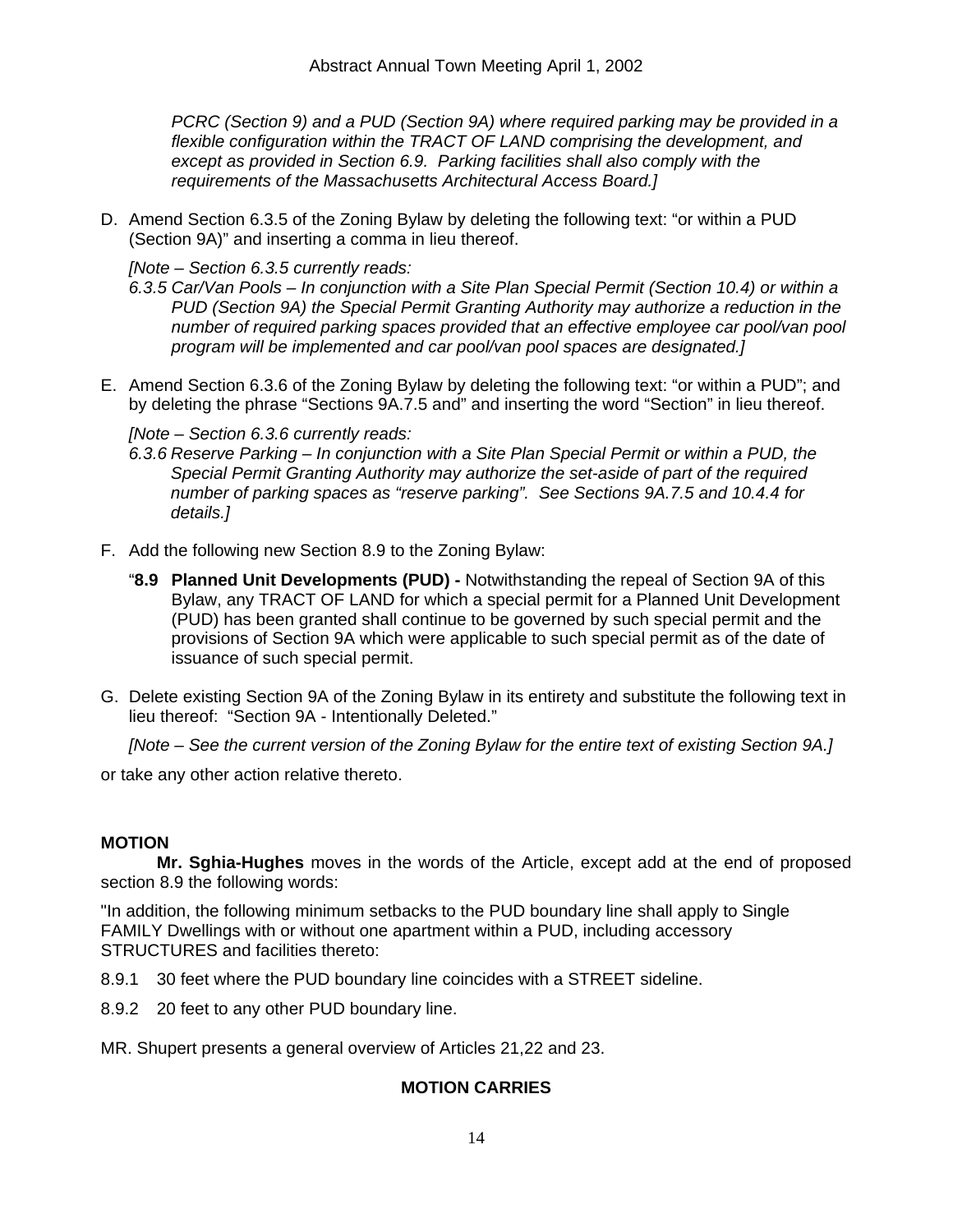# **ARTICLE 22# REPEAL PLANNED UNIT DEVELOPMENT (PUD)**

(Two-thirds Vote Required)

To see if the Town of Acton will vote to amend the Acton Zoning Bylaw as follows:

 Repeal Section 9A "PLANNED UNIT DEVELOPMENT (PUD)". Sections 9A through section 9A.9 (inclusive) of the Acton zoning bylaws shall be deleted, or take any other action relative thereto.

### **MOTION**

**Mr. Eder** moves to take no action.

### **MOTION CARRIES UNANIMOUSLY**

### **ARTICLE 23# REPEAL PLANNED CONSERVATION RESIDENTIAL COMMUNITY (PCRC)** (Two-thirds Vote Required)

To see if the Town of Acton will vote to amend the Acton zoning bylaw as follows:

 Repeal Section 9 "PLANNED CONSERVATION RESIDENTIAL COMMUNITY (PCRC)" Sections 9 through Section 9.9 (inclusive) of the Acton zoning bylaw shall be deleted, or take any other action relative thereto.

### **MOTION**

**Mr. Eder** moves to take no action.

# **MOTION CARRIES UNANIMOUSLY**

# **ARTICLE 24 ACTON PUBLIC SCHOOLS BUDGET**

(Majority Vote Required)

 To see if the Town will raise and appropriate, or appropriate from available funds, the sum of \$17,635,222, or any other sum, to defray the necessary expenses of the Local Schools, or take any other action relative thereto.

### **MOTION**

**Mrs. Berry** moves that the Acton Public School Budget for the period July 1, 2002 to June 30, 2003, in the amount of \$17,589,103, be raised and appropriated in its entirety except for \$725,000, which shall be transferred from Free Cash.

### **MOTION CARRIES**

#### **ARTICLE 25 ACTON LOCAL SCHOOLS CAPITAL IMPROVEMENTS - HEALTH, SAFETY AND MAINTENANCE** (Majority Vote Required**)**

To see if the Town will raise and appropriate, or appropriate from available funds, the sum of \$100,000, or any other sum, for the purpose of remodeling and making extraordinary repairs to the Conant, Douglas, Gates and Merriam Schools, and for the purchase of equipment, including any architects fees and engineering fees and other costs incidental thereto, or take any other action relative thereto.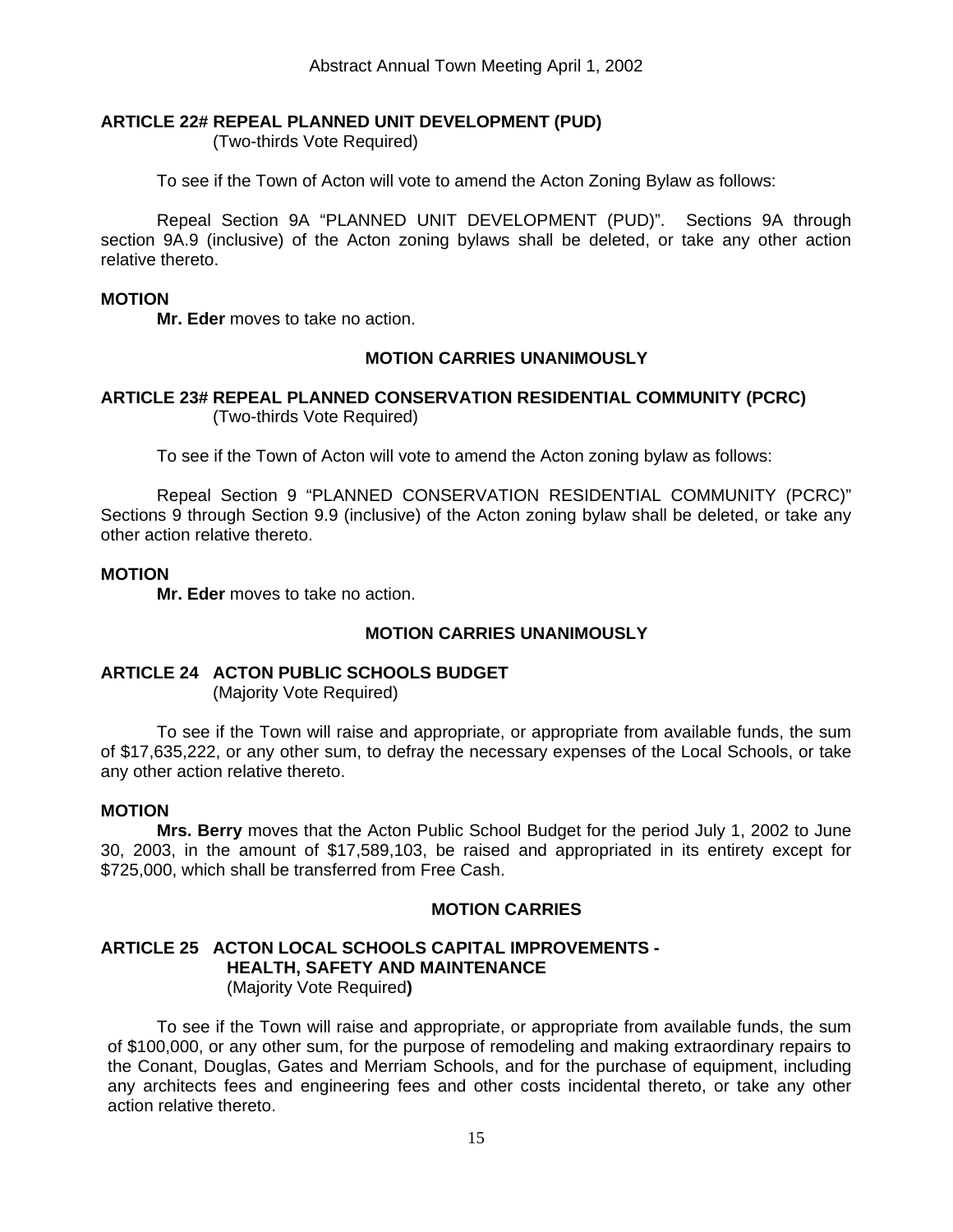# **MOTION**

**Mrs. Berry** moves that the Town raise and appropriate \$100,000, to be expended by the Acton School Committee, for the purposes set forth in the Article, and to raise such amount, \$100,000 shall be raised and appropriated.

# **MOTION CARRIES UNANIMOUSLY**

THE MODERATOR WILL TAKE UP THE FOLLOWING ARTICLES OUT OF ORDER

# **ARTICLE 28 ACTON-BOXBOROUGH REGIONAL SCHOOL ASSESSMENT** (Majority Vote Required)

 To see if the Town will raise and appropriate, or appropriate from available funds, the sum of \$16,142,936, or any other sum, to defray the necessary expenses of the Acton-Boxborough Regional School District, or take any other action relative thereto.

# **MOTION**

**Mrs. Altieri** moves that the Acton-Boxborough Regional School Assessment for the period July 1, 2001 to June 30, 2002, in the amount of \$16,064,900, be raised and appropriated in its entirety except for \$1,200,000, which shall be transferred from Free Cash.

The Moderator asks the Town Council, Acheson Callaghan, to explain the effect of amending the amount of a motion for a regional school budget.

Jo-Ann Berry, Chairperson of the School Committee acknowledges and the outstanding service of Mike Scanlon, retiring committee member, to the School Committee and extends him a thank you .

# **MOTION CARRIES UNANIMOUSLY**

# **ARTICLE 30 SEPTIC SYSTEM REPLACEMENT LOAN PROGRAM**

(Two-thirds Vote Required)

To see if the Town will vote to appropriate a sum of money to be expended by the Town Manager for the purpose of financing the following water pollution abatement facility projects: Repair, replacement and/or upgrade of septic systems, and installation of sewer connections pursuant to agreements between the Board of Health and residential property owners, including without limitation, all costs thereof as defined in Massachusetts General Laws, Chapter 29C, Section I, to determine whether this appropriation shall be raised by borrowing from the Massachusetts Water Pollution Abatement Trust, or otherwise, or take any other action relative thereto.

# **MOTION**

**Mr. Hunter** moves to take no action**.** 

# **MOTION CARRIES UNANIMOUSLY**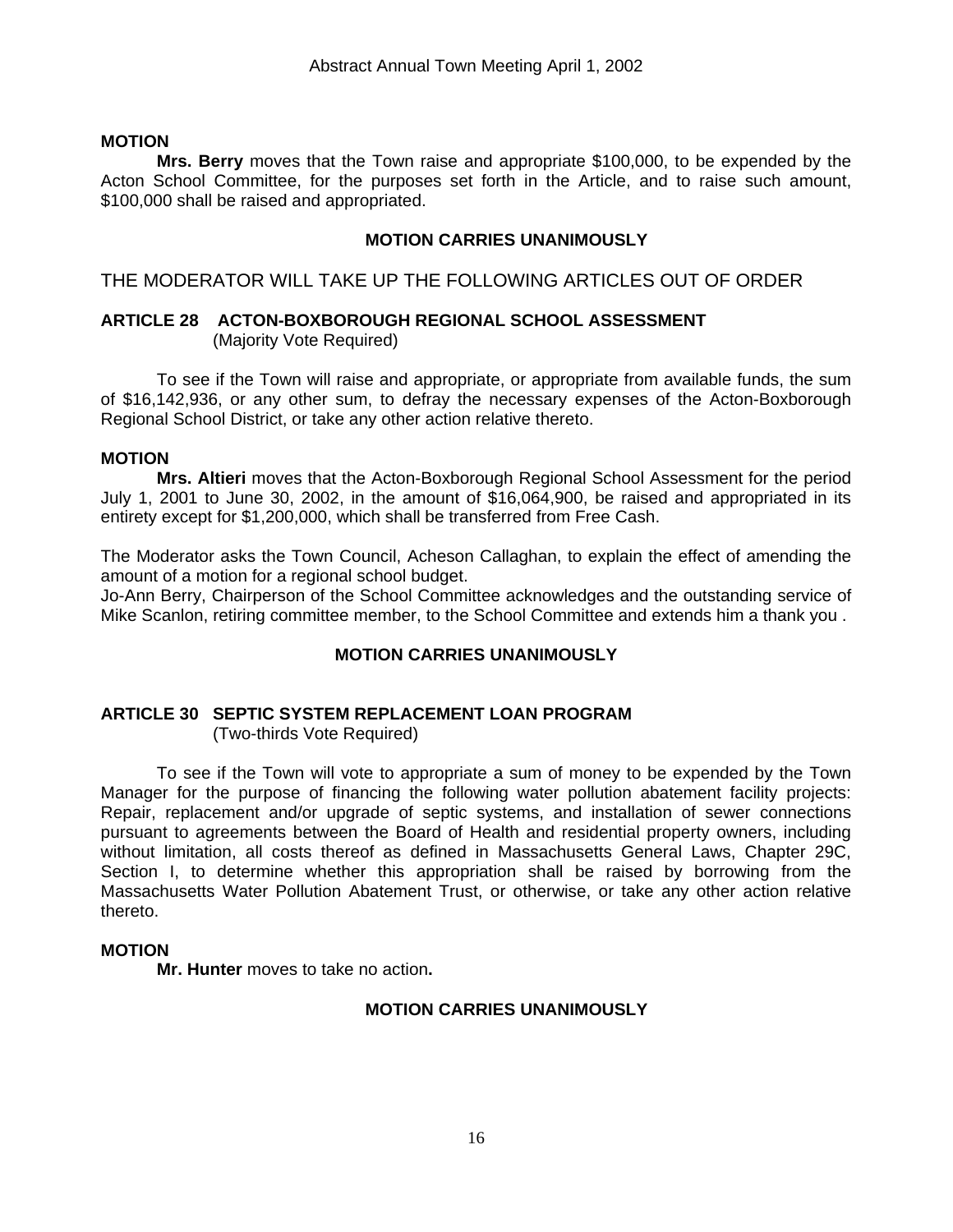# **ARTICLE 31 LOCAL HISTORIC DISTRICT BYLAW**

(Majority Vote Required)

 To see if the Town will vote to amend the Town Bylaw, Chapter P, Local Historic District Bylaw in accordance with the text below:

# **CHAPTER P**  *LOCAL HISTORIC DISTRICT BYLAW*

*The Town of Acton hereby creates a Local Historic District, to be administered by an Historic District Commission as provided for under Massachusetts General Laws, Chapter 40C, as amended.* 

# **P1.** *Purpose*

 *The purpose of this bylaw is to aid in the preservation and protection of the distinctive*  characteristics and architecture of buildings and places significant in the history of the Town of *Acton, the maintenance and improvement of their settings and the encouragement of new building designs compatible with the historically significant architecture existing in the Local Historic District(s) when this Bylaw was first adopted in 1990. This Bylaw does not seek to establish an architectural museum, but instead to inform concerning the historical process of architectural growth and adaptation to heighten a sense of educated pride in our heritage.* 

# **P2.** *Definitions*

 *The terms defined in this section shall be capitalized throughout this Bylaw. Where a defined term has not been capitalized, it is intended that the meaning of the term be the same as the meaning ascribed to it in this section unless another meaning is clearly intended by its context. As used in this Bylaw the following terms shall have the following meaning:* 

| "Alteration"<br>or "To Alter"       | The act of the fact of rebuilding, reconstruction, restoration,<br>replication, removal, demolition, and other similar activities.                                                                                                                                                                                                                                                                                                                                                                   |  |  |  |  |  |  |  |  |
|-------------------------------------|------------------------------------------------------------------------------------------------------------------------------------------------------------------------------------------------------------------------------------------------------------------------------------------------------------------------------------------------------------------------------------------------------------------------------------------------------------------------------------------------------|--|--|--|--|--|--|--|--|
| "Building"                          | A combination of materials forming a shelter for persons, animals or<br>property.                                                                                                                                                                                                                                                                                                                                                                                                                    |  |  |  |  |  |  |  |  |
| "Certificate"                       | A Certificate of Appropriateness, a Certificate of Non-Applicability, or<br>a Certificate of Hardship as set forth in this Bylaw.                                                                                                                                                                                                                                                                                                                                                                    |  |  |  |  |  |  |  |  |
| "Commission"                        | The Historic District Commission as established in this Bylaw.                                                                                                                                                                                                                                                                                                                                                                                                                                       |  |  |  |  |  |  |  |  |
| "Construction" or<br>"To Construct" | The act or the fact of building, erecting, installing, enlarging, moving<br>and other similar activities.                                                                                                                                                                                                                                                                                                                                                                                            |  |  |  |  |  |  |  |  |
| "Display Area"                      | The total surface area of a SIGN, including all lettering, wording,<br>designs, symbols, background and frame, but not including any<br>support structure or bracing incidental to the SIGN. The DISPLAY<br>AREA of an individual letter SIGN or irregular shaped SIGN shall be<br>the area of the smallest rectangle into which the letters or shape will<br>fit. Where SIGN faces are placed back to back and face in opposite<br>directions, the DISPLAY AREA shall be defined as the area of one |  |  |  |  |  |  |  |  |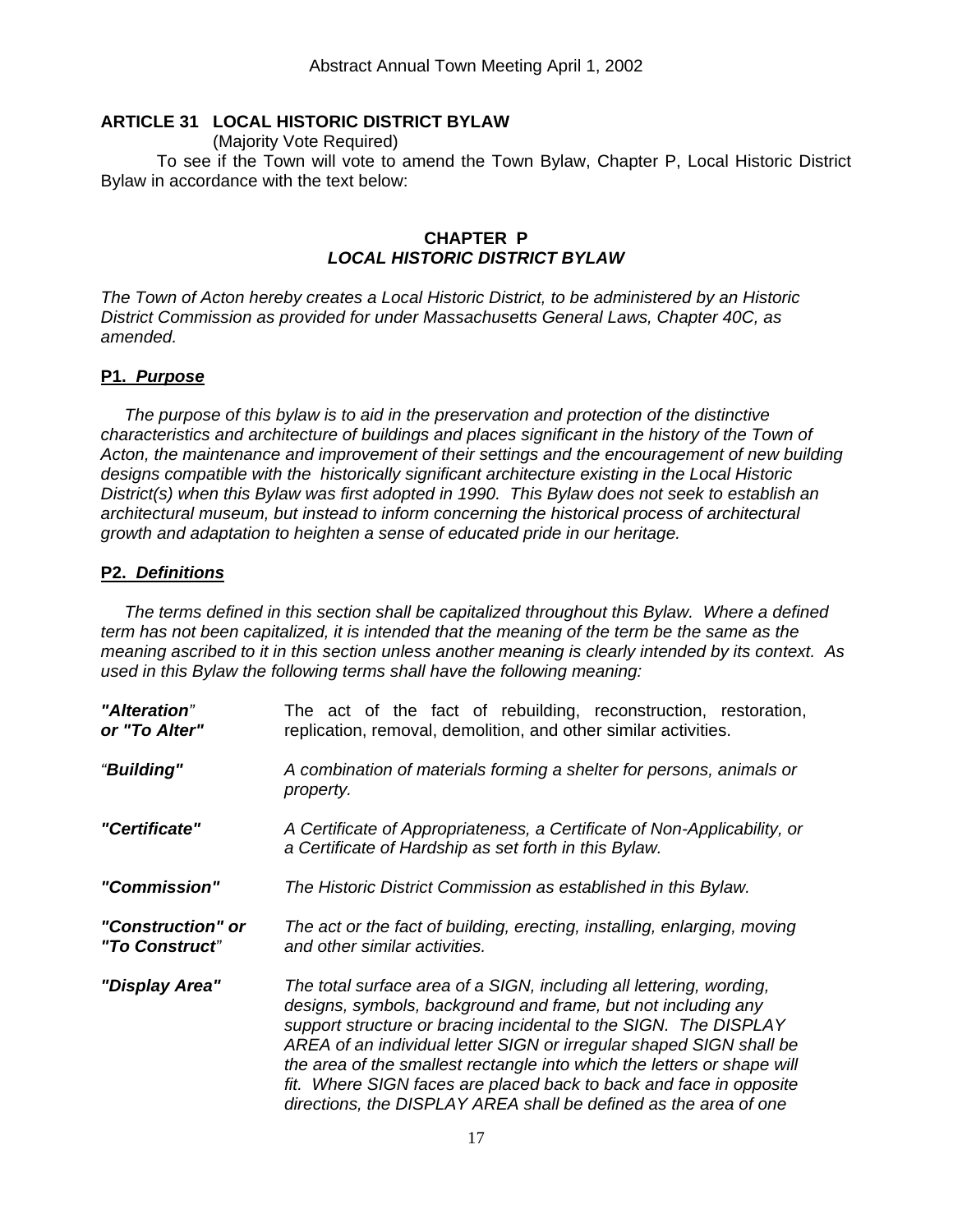|                                                       | Abstract Annual Town Meeting April 1, 2002                                                                                                                                                                                                                                                                                                                               |
|-------------------------------------------------------|--------------------------------------------------------------------------------------------------------------------------------------------------------------------------------------------------------------------------------------------------------------------------------------------------------------------------------------------------------------------------|
|                                                       | face of the SIGN.                                                                                                                                                                                                                                                                                                                                                        |
| "District"                                            | The Local Historic District as established in this Bylaw consisting of<br>one or more DISTRICT areas.                                                                                                                                                                                                                                                                    |
| "Exterior<br><b>Architectural</b><br><b>Feature"</b>  | Such portion of the exterior of a BUILDING or STRUCTURE as is<br>open to view from a public way or ways, including but not limited to<br>architectural style and general arrangement and setting thereof, the<br>kind and texture of exterior building materials, and the type and style<br>of windows, doors, lights, signs and other appurtenant exterior<br>fixtures. |
|                                                       | "Person Aggrieved": The applicant; an owner of adjoining property; an owner of property within<br>the same DISTRICT area; or an owner of property within 100 feet of said<br><b>DISTRICT</b> area                                                                                                                                                                        |
| "Signs"                                               | Any symbol, design or device used to identify or advertise any place of<br>business, product, activity or person.                                                                                                                                                                                                                                                        |
| "Structure"                                           | A combination of materials other than a BUILDING, including but not<br>limited to a SIGN, fence, wall, terrace, walk or driveway.                                                                                                                                                                                                                                        |
| "Substantially<br>at Grade Level"                     | Located at the existing or altered surface of the earth or<br>pavement which does not/will not exceed one foot in height<br>above the surface of the earth or pavement.                                                                                                                                                                                                  |
| "Temporary<br><b>Structure or</b><br><b>Building"</b> | A BUILDING not to be in existence for a period of more than<br>two years. A STRUCTURE not to be in existence for a period<br>of more than one year.                                                                                                                                                                                                                      |

# **P3.** *District*

*The DISTRICT shall consist of one or more DISTRICT areas as listed in Section 13 (Appendices) of this Bylaw.* 

### **P4***. Commission*

**4.1** *The COMMISSION shall consist of seven (7) regular members appointed by the Board of Selectmen to staggered three (3) year terms, such that three members terms will expire in one year and two members terms will expire in the second and third year, and so forth.* 

**4.2** *The COMMISSION shall include among its regular or alternate members, if practical, an Acton property owner who resides in each of the three DISTRICT areas, one Acton resident chosen from two nominees put forward by the Board of Realtors covering Acton, one Acton resident chosen from two nominees put forward by the chapter of the American Institute of Architects covering Acton, and one Acton resident chosen from two nominees put forward by the Acton Historical Society. If within thirty days after submission of a written request for nominees to*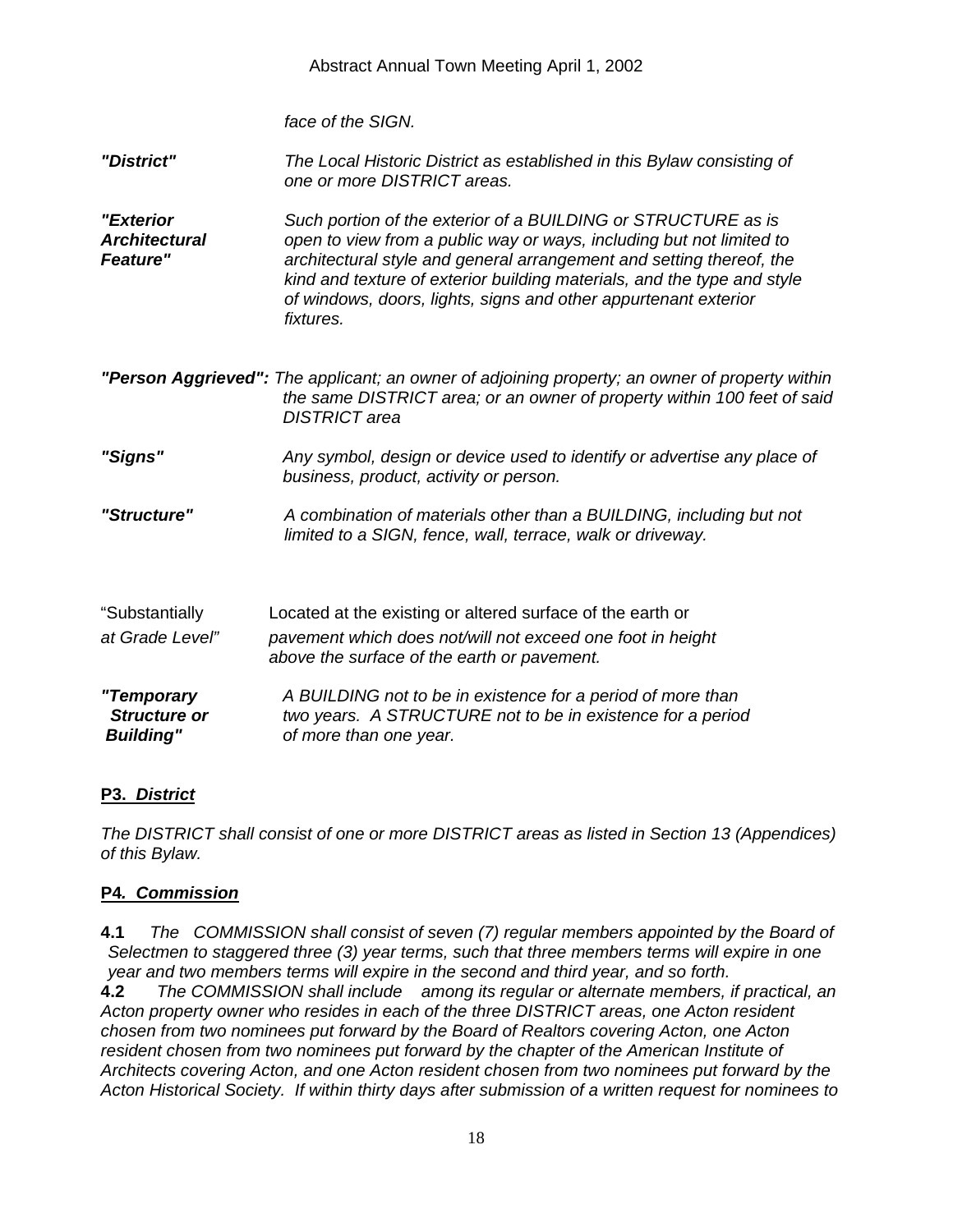*any of the organizations herein named insufficient nominations have been made, the Board of Selectmen may proceed to make appointments as it desires.* 

**4.3** *The Board of Selectmen may at its sole discretion, appoint up to a maximum of four (4) alternate members to the COMMISSION for three (3) year terms. The available alternate member(s) with the longest continuous length of service as an alternate may be substituted and vote on a one for one basis, in place of any regular member(s) who may be absent or has/have an actual or apparent conflict of interest, or in the case of a vacancy in the regular memberships.* 

**4.4** *Each member shall continue to serve in office after the expiration date of his or her term until a successor is duly appointed.* 

**4.5** *Meetings of the COMMISSION shall be held at the call of the Chairman, at the request of*  two members and in such other manner as the COMMISSION shall determine in its Rules and *Regulations.* 

**4.6** *A quorum is necessary for the COMMISSION to conduct a meeting. At least four (4) members of the COMMISSION (or Alternate Members with voting rights as to a matter(s) under consideration) must be present.* 

# **P5.** *Commission Powers and Duties*

**5.1** *The COMMISSION shall exercise its powers in administering and regulating the CONSTRUCTION and ALTERATION of any STRUCTURES or BUILDINGS within the DISTRICT as set forth under the procedures and criteria established in this Bylaw. In exercising its powers and duties hereunder, the COMMISSION shall pay due regard to the distinctive characteristics of each BUILDING, STRUCTURE and DISTRICT area.* 

**5.2** *The COMMISSION, after public hearing, may by vote of two thirds (2/3rds) of its regular members (not to include alternate members) from time to time adopt, and from time to time amend, reasonable Rules and Regulations not inconsistent with the provisions of this Bylaw or M.G.L. Chapter 40C, setting forth such forms and procedures as it deems desirable and necessary for the regulation of its affairs and the conduct of its business, including requirements for the contents and*  form of applications for CERTIFICATES, fees, hearing procedures and other matters. The *COMMISSION shall file a copy of any such Rules and Regulations with the office of the Town Clerk.* 

**5.3** *The COMMISSION, after a public hearing duly posted and advertised at least 14 days in advance in a conspicuous place in Town Hall and in a newspaper of general circulation in Acton, may adopt and from time to time amend guidelines which set forth the designs for certain EXTERIOR ARCHITECTURAL FEATURES which will meet the requirements of the DISTRICT. No such design guidelines shall limit the right of an applicant for a CERTIFICATE to present other designs to the COMMISSION for approval.* 

**5.4** *The COMMISSION shall at the beginning of each fiscal year hold an organizational meeting and elect a Chairman, a Vice Chairman and Secretary, and file notice of such election with the office of the Town Clerk.* 

**5.5** *The COMMISSION shall keep a permanent public record of its resolutions, transactions, decisions and determinations and of the vote of each member participating therein.*

**5.6** *The COMMISSION shall undertake educational efforts to explain to the public and property owners the merits and functions of a DISTRICT.*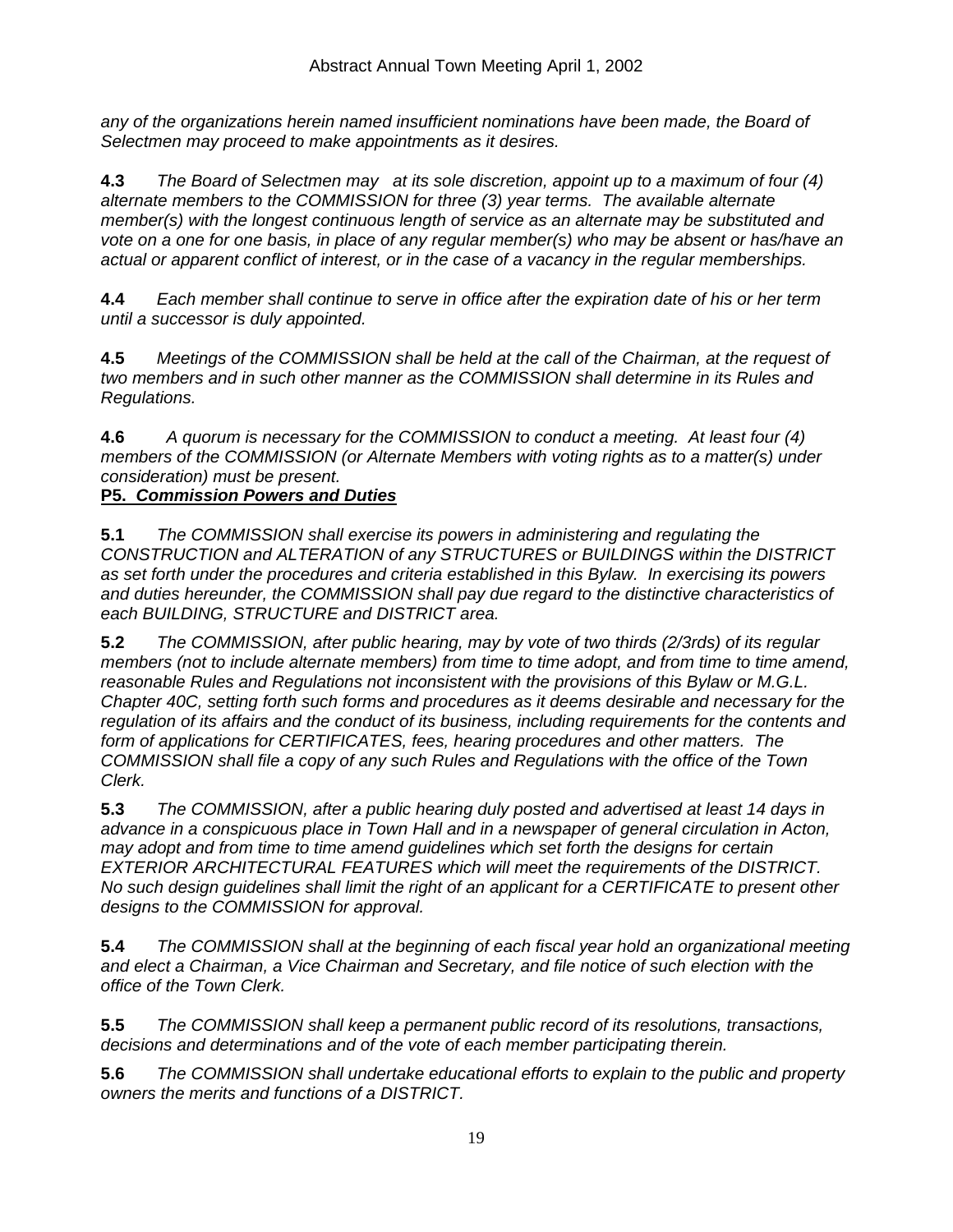# **P6.** *Alterations and Construction Prohibited Without Certificate*

*6.1 No BUILDING or STRUCTURE, or any part thereof, which is within a DISTRICT shall be CONSTRUCTED or ALTERED in any way which affects the EXTERIOR ARCHITECTURAL FEATURES visible to the unaided eye from any point at a five (5) foot elevation above the surface of the public way, on which the underlying lot or property has frontage, that is no closer to the BUILDING or STRUCTURE than the closest edge of pavement, or paved sidewalk if any unless the COMMISSION shall have first issued a CERTIFICATE with respect to such CONSTRUCTION or ALTERATION, except as this Bylaw otherwise provides.*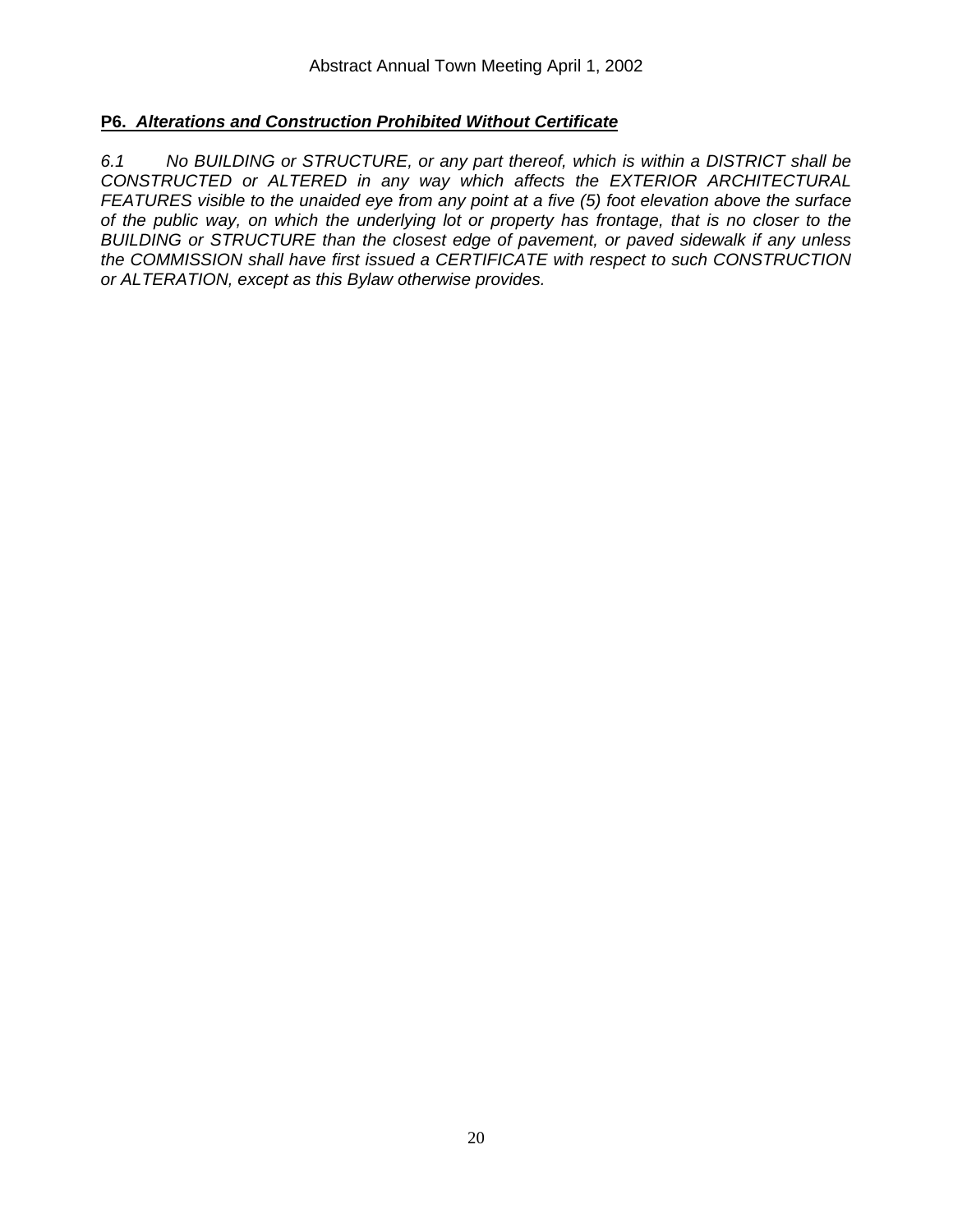**6.1.1** *The following conceptual drawings are included to illustrate the review jurisdiction limitation set forth in paragraph 6.1 above: The viewing areas shown would be similarly applied to all buildings or structures on a property.* 

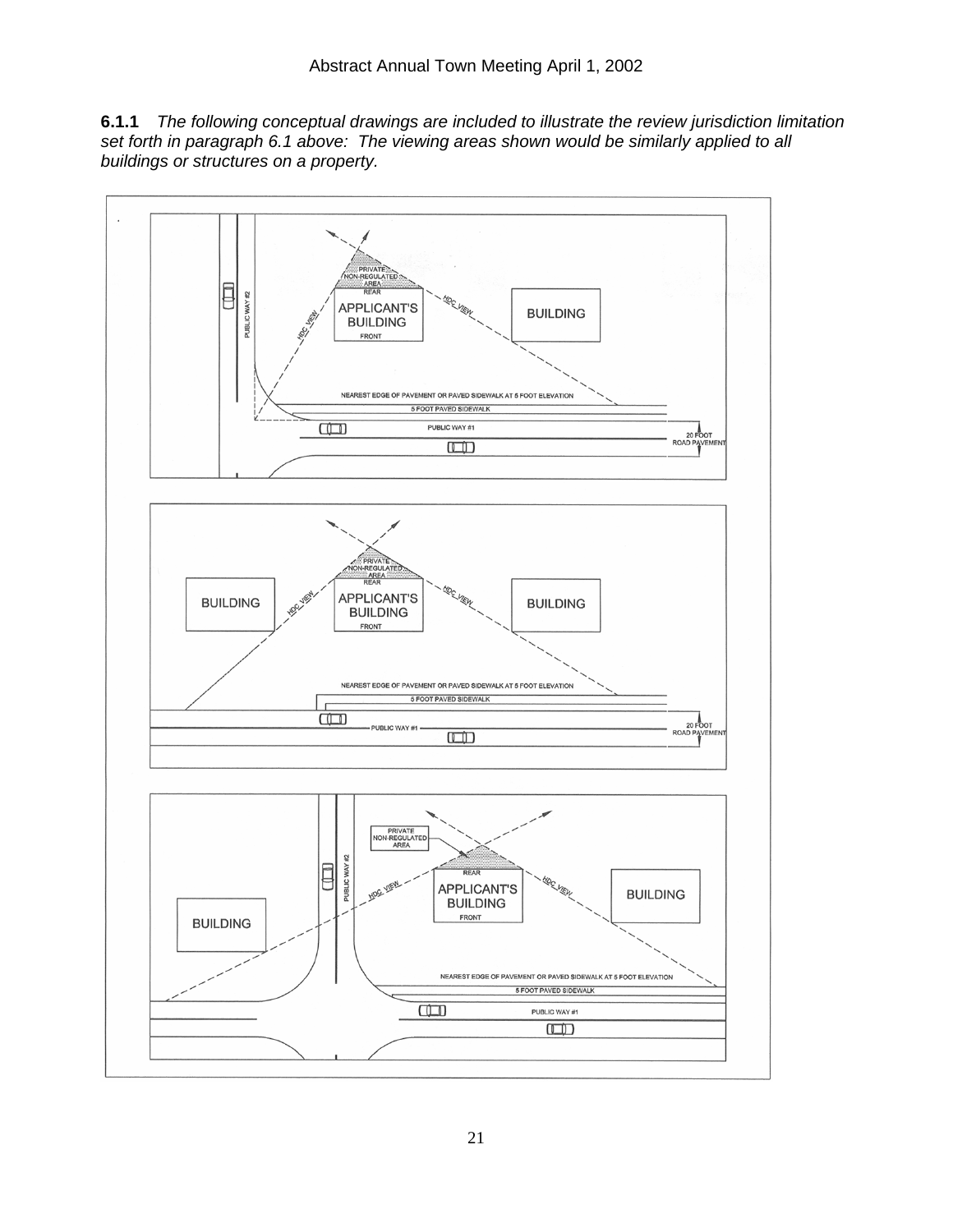**6.2** *Where a lot containing such BUILDING or STRUCTURE has frontage on more than one public way, the COMMISSION shall limit its review powers established under this BYLAW to the public way from which the view of the BUILDING or STRUCTURE is, in the opinion of the COMMISSION, most relevant to the integrity of the DISTRICT. The COMMISSION may, with due notice to the owners of those properties affected, make advance determinations of and provide the Town Clerk a list of its determinations as to which public way views are generally most relevant to the integrity of the various existing BUILDINGS in each DISTRICT. In the event it is proposed to rely upon a different view than the relevant and previously listed view when considering any particular application or complaint as to any BUILDING, the burden is upon the COMMISSION, as part of its decision, to adequately document in writing the reasons therefore.* 

**6.3** *No building permit for CONSTRUCTION of a BUILDING or STRUCTURE or for ALTERATION of an EXTERIOR ARCHITECTURAL FEATURE within a DISTRICT and no demolition permit for demolition or removal of a BUILDING or STRUCTURE within a DISTRICT shall be issued by the Town or any department thereof until a CERTIFICATE as required under this Bylaw has been issued by the COMMISSION.* 

# **P7.** *Procedures for Review of Applications*

7.1 *Any person who desires to obtain a CERTIFICATE from the COMMISSION shall file with the Town Clerk and the COMMISSION an application for a CERTIFICATE of Appropriateness, or non-Applicability or of Hardship as the case may be. The application shall be accompanied by such plans, elevations, specifications, material and other information, including in the case of demolition or removal a statement of the proposed condition and appearance of the property thereafter, as may be reasonably deemed necessary by the COMMISSION to enable it to make a determination on the application. The date of the filing of an application shall be the date on which a copy of such application is received by the office of the Town Clerk.* 

7.2 *The COMMISSION may appoint one or more of its members to initially and privately screen applications for CERTIFICATES to informally determine whether any application includes and/or is submitted with sufficient information upon which the COMMISSION may reasonably take its required actions. Within fourteen (14) days following the first filing of an application for a CERTIFICATE with the Town Clerk, the COMMISSION or its appointee/s may determine without need for a public hearing, that insufficient information has been provided, in which case the application may be once returned to the submitting party, with written advice as to what was considered to be lacking, and the applicant will then thereafter be required to re-file the application before any further COMMISSION action is required. Any second filing of essentially the same application must be formally acted upon by the COMMISSION as is otherwise provided in this Bylaw.* 

**7.3** *The COMMISSION shall determine within fourteen (14) days of the filing of an application for a CERTIFICATE whether said application involves any EXTERIOR ARCHITECTURAL FEATURES which are within the jurisdiction of the COMMISSION.* 

**7.4** *If the COMMISSION determines that an application for a CERTIFICATE does not involve any EXTERIOR ARCHITECTURAL FEATURES, or involves an EXTERIOR ARCHITECTURAL FEATURE which is not subject to review by the COMMISSION under the provisions of this Bylaw, the COMMISSION shall forthwith issue a CERTIFICATE of Non-Applicability.*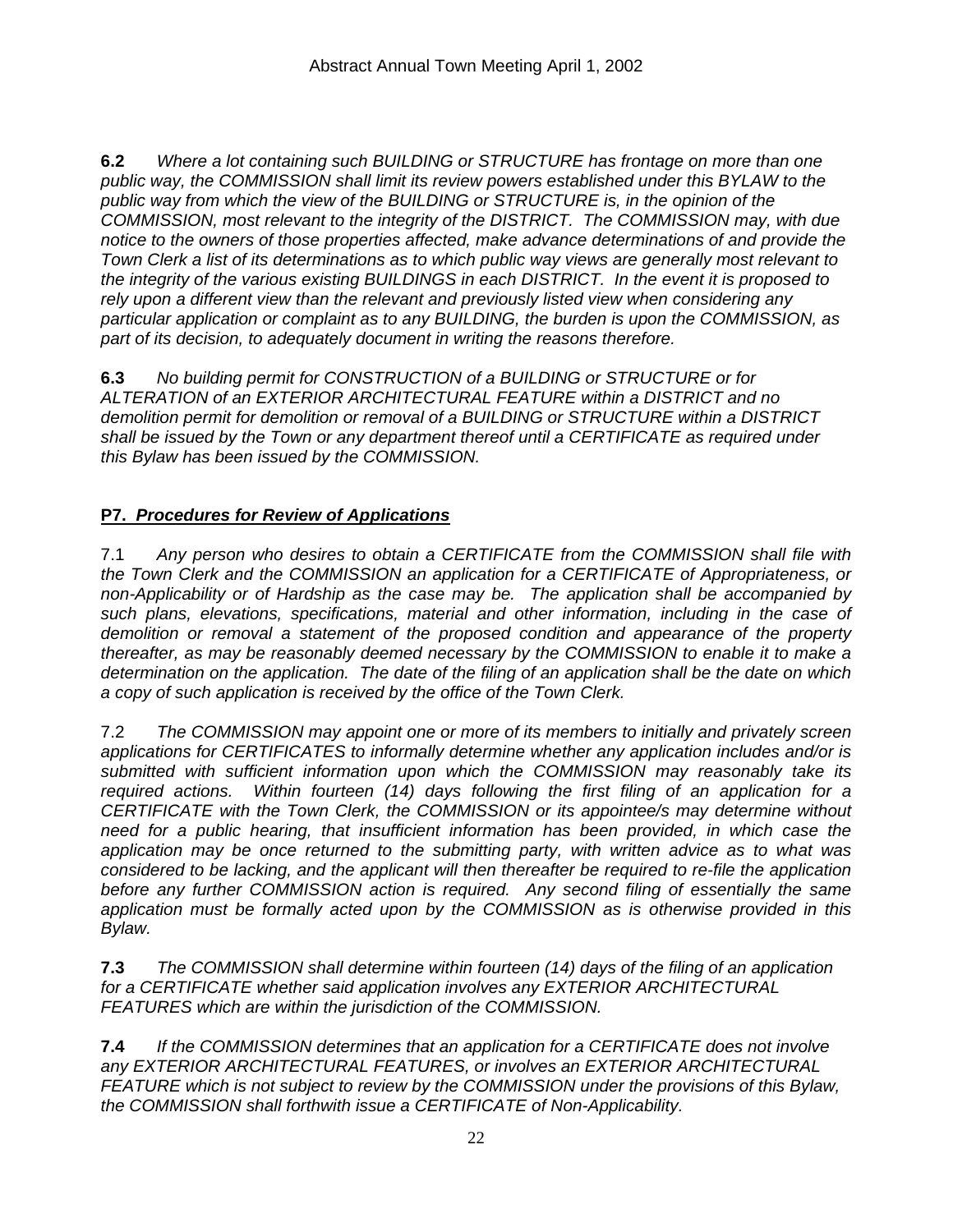**7.5** *If the COMMISSION determines that such an application involves any EXTERIOR ARCHITECTURAL FEATURE subject to review under this Bylaw, it shall hold a public hearing on the application, except as may otherwise be provided in this Bylaw. The COMMISSION shall hold such a public hearing within forty-five (45) days from the date of the filing of the application. At least fourteen (14) days before said public hearing, public notice shall be given by posting in a conspicuous place in Town Hall and in a newspaper of general circulation in Acton. Such notice shall identify the time, place and purpose of the public hearing. Concurrently, a copy of said public notice shall be mailed to the applicant, to the owners of all adjoining properties and of other properties deemed by the COMMISSION to be materially affected thereby, all as they appear on the most recent applicable tax list, to the Planning Board, to any person filing a written request for notice of hearings, such request to be renewed yearly in December, and to such other persons as the COMMISSION shall deem entitled to notice.* 

*7.5.1* A public hearing on an application for a CERTIFICATE need not be held if such hearing is waived in writing by all persons entitled to notice thereof. In addition, a public hearing on an application for a CERTIFICATE may be waived by the COMMISSION if the COMMISSION determines that the EXTERIOR ARCHITECTURAL FEATURE involved, or its category, is so insubstantial in its effect on the DISTRICT that it may be reviewed by the COMMISSION without a public hearing. If the COMMISSION dispenses with a public hearing on an application for a CERTIFICATE, notice of such application shall be given to the owners of all adjoining property and of other property deemed by the COMMISSION to be materially affected thereby as above provided, and ten (10) days shall elapse after the mailing of such notice before the COMMISSION may act upon such application.

**7.6** *The COMMISSION shall grant a CERTIFICATE, or issue a written decision, within sixty (60) days from the date the pertinent application was filed (or re-filed in the event the application was once returned for lack of information), unless the applicant consents in writing to a specific enlargement of time by which such an issuance may occur. In the absence of any such enlargement of time, should an issuance not be forthcoming within the prescribed time, the applicant is entitled as of right to a CERTIFICATE of Hardship.* 

**7.6.1** *If the CONSTRUCTION or ALTERATION for which an application for a CERTIFICATE of Appropriateness has been filed shall be determined to be inappropriate and therefore disapproved, or in the event of an application for a CERTIFICATE of Hardship, the COMMISSION shall determine whether, owning to conditions especially affecting the BUILDING or STRUCTURE involved, but not affecting the DISTRICT generally, failure to approve an application will involve a substantial hardship, financial or otherwise, to the applicant and whether such application may be approved without substantial detriment to the public welfare and without substantial derogation from the intent and purposes of this Bylaw. If the Commission determines that owing to such conditions failure to approve an application will involve substantial hardship to the applicant and approval thereof may be made without such substantial detriment or derogation, the COMMISSION shall issue a CERTIFICATE of Hardship.* 

**7.7** *By the concurring vote of at least four members who were present throughout any relevant public hearing and the COMMISSION'S discussion leading up to its finding, the COMMISSION must adopt a specific written findings setting forth the basis on which it was initially determined that*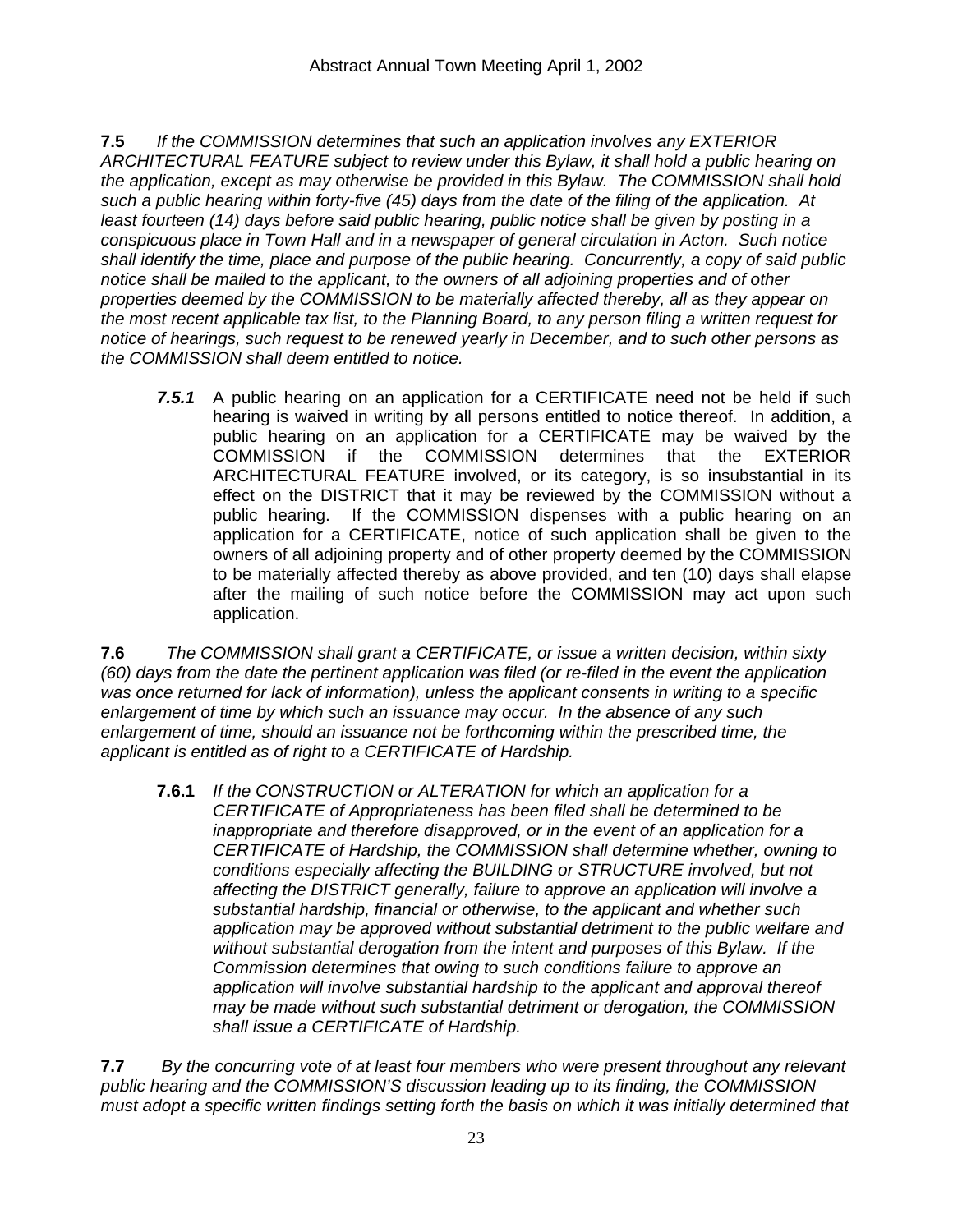*the application in question involved an EXTERIOR ARCHITECTURAL FEATURE subject to approval by the COMMISSION and may then:* 

- *A. Grant an appropriate CERTIFICATE for the work to be performed, to remain effective regardless of any subsequent change in the ownership of the property; or*
- *B. Grant an appropriate CERTIFICATE for the work to be performed, to remain effective regardless of any subsequent change in the ownership of the property, with conditions and limitations requiring architectural or plan modifications as to those matters not excluded under Section P9 of this Bylaw which are within the COMMISSION'S review jurisdiction; or*
- *C. Deny the application with a written statement of the basis for the denial, at which time it may provide written recommendations for changes not excluded from the jurisdiction of the COMMISSION by Section P9 of this Bylaw which, in a subsequent application, might be acceptable to the COMMISSION; or*
- *D. Deny the application with a fact specific written statement of the basis for the denial without further recommendations, if essentially the same application has previously been the subject of a prior denial accompanied by written recommendations pursuant to sub-paragraph 7.7C above.*

**7.8** *Should the COMMISSION, during the course of reviewing an application, find that it does not have review jurisdiction under this Bylaw it shall make an appropriate finding of Non-Applicability.* 

**7.9** *Each CERTIFICATE or written decision upon an application by the COMMISSION shall be dated and signed by the Chairperson or such other person as the COMMISSION may designate and shall be deemed issued upon filing with the Town Clerk.* 

**7.10** *Each CERTIFICATE or written decision upon an application by the COMMISSION shall be promptly served on the applicant by the Town Clerk who shall promptly forward a copy thereof to the applicant at the address shown on the application, by first class mail, postage prepaid, and a*  copy shall be further provided to the Building Commissioner, Planning Board and Board of *Selectmen.* 

**7.11** *Nothing contained in this bylaw shall be deemed to preclude any person contemplating construction or alteration of a BUILDING or STRUCTURE within a DISTRICT from consulting informally with the COMMISSION before submitting any application referred to in this bylaw on any matter which might possibly be within the scope of the Bylaw. Nothing contained in this bylaw shall*  be deemed to preclude the COMMISSION from offering informal advice to a potential applicant *prior to receiving an application. However, any such preliminary advice offered by the COMMISSION shall not be deemed to set a precedent nor in any way limit the COMMISSION in the exercise of its functions under this bylaw.* 

# **P8.** *Criteria for Determinations*

**8.1** *In deliberating on applications for CERTIFICATES, the COMMISSION shall consider, among other things, the historic and architectural value and significance of the site, BUILDING or STRUCTURE; the general design, proportions, detailing, mass, arrangement, texture, and material of the EXTERIOR ARCHITECTURAL FEATURES involved; and the relation of such EXTERIOR ARCHITECTURAL FEATURES to similar features of BUILDINGS and STRUCTURES in the surrounding area.*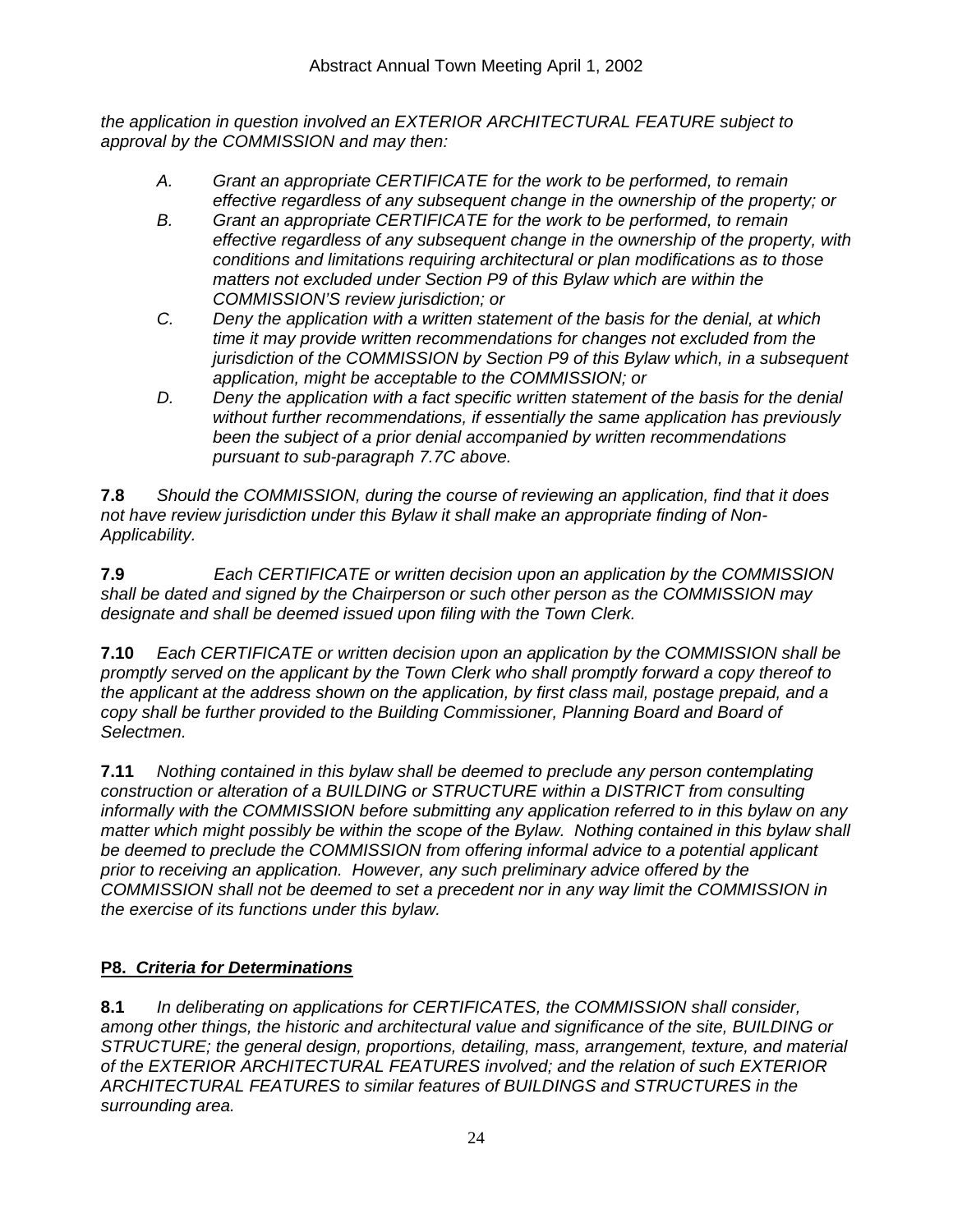**8.2** *In the case of new CONSTRUCTION or additions to existing BUILDINGS or STRUCTURES, the COMMISSION shall consider the appropriateness of the scale, shape and proportion of the BUILDINGS or STRUCTURE both in relation to the land area upon which the BUILDING or STRUCTURE is situated and in relation to BUILDINGS and STRUCTURES in the vicinity. The COMMISSION may in appropriate cases impose dimensional and setback requirements in addition to those required by applicable statute or bylaw, however, such requirements shall not further limit the maximum floor area ratio and height of a BUILDING as defined and permitted in the Acton Zoning Bylaw.* 

**8.3** *When ruling on applications for CERTIFICATES on solar energy systems as defined in Section 1A of Chapter 40A, the COMMISSION shall consider the policy of the Commonwealth of Massachusetts to encourage the use of solar energy systems and to protect solar access.* 

**8.4** *The COMMISSION shall not consider interior arrangements or architectural features not subject to public view.* 

**8.5** *The COMMISSION shall not make any recommendation or requirement except for the purpose of preventing developments incongruous to the historic aspects or the architectural characteristics of the surroundings and of the DISTRICT.* 

**8.6** *The COMMISSION may impose requirements on the screening and location of above ground features of septage systems. Such requirements shall not conflict with requirements of the Acton Board of Health.*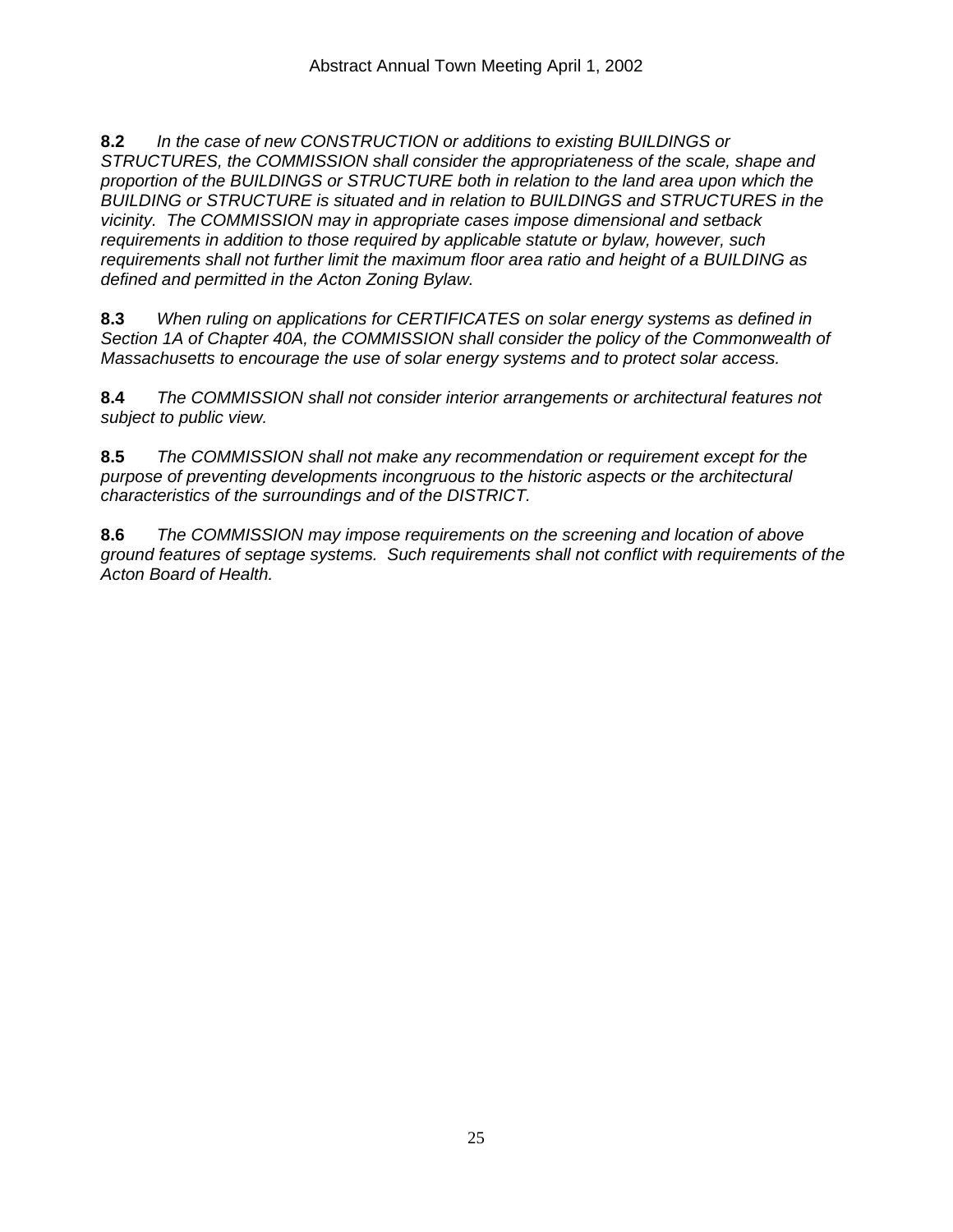# **P9.** *Exclusions*

- **9.1** *The COMMISSION'S review jurisdiction shall not include the following:*
	- *9.1.1* Temporary BUILDINGS, STRUCTURES, seasonal decorations or SIGNS subject, however, to conditions pertaining to the duration of existence and use, location, lighting, removal and similar matters as the COMMISSION may reasonably specify.
	- **9.1.2** *Terraces, walks, patios, driveways, sidewalks and similar STRUCTURES, provided that any such STRUCTURE is SUBSTANTIALLY AT GRADE LEVEL.*
	- **9.1.3** *The number of the residents' personally owned or leased and regularly used motor vehicles which may be routinely parked within the boundaries of a residential property. However, in those circumstances and not withstanding the provisions of Section 9.1.2, the COMMISSION shall retain limited review jurisdiction in regard to measures that would minimize the visual impact, as viewed from the public way, of any expansion of, or portions of, driveways or other STRUCTURES SUBSTANTIALLY AT GRADE LEVEL which are intended as parking spaces for more than four (4) motor vehicles.*
	- **9.1.4** *Storm windows and doors, screen windows and doors, and window air conditioners.*
	- **9.1.5** *The color of paint applied to the exterior surfaces of BUILDINGS or STRUCTURES.*
	- **9.1.6** *The color of materials used on roofs.*
	- **9.1.7** *Signs of not more than two (2) square feet in DISPLAY AREA in connection with use of a residence for a customary home occupation or for professional purposes, provided only one such sign is displayed in connection with each residence and if illuminated is illuminated only indirectly; and one sign in connection with the nonresidential use of each BUILDING or STRUCTURE which is not more than six (6) square feet in DISPLAY AREA, consists of letters painted on wood without symbol or trademark and if illuminated is illuminated indirectly.*
	- **9.1.8** *The reconstruction, substantially similar in exterior design, of a BUILDING, STRUCTURE or EXTERIOR ARCHITECTURAL FEATURE damaged or destroyed by fire, storm, or other disaster, provided such reconstruction is begun within one year thereafter and carried forward with due diligence.*
	- **9.1.9** *The point of access served by handicapped access ramps designed solely for the purpose of facilitating ingress or egress of a physically handicapped person, as defined in M.G.L. c.22 s13A.*
	- **9.1.10** Non-traditional material(s), providing that the difference between such material(s) and traditional material(s) cannot, upon review by the COMMISSION, be reasonably discerned by the unaided eye from *the viewpoint(s) upon which the COMMISSION's power of review is based.*
- **9.2** *Nothing in this Bylaw shall be construed to prevent the following;*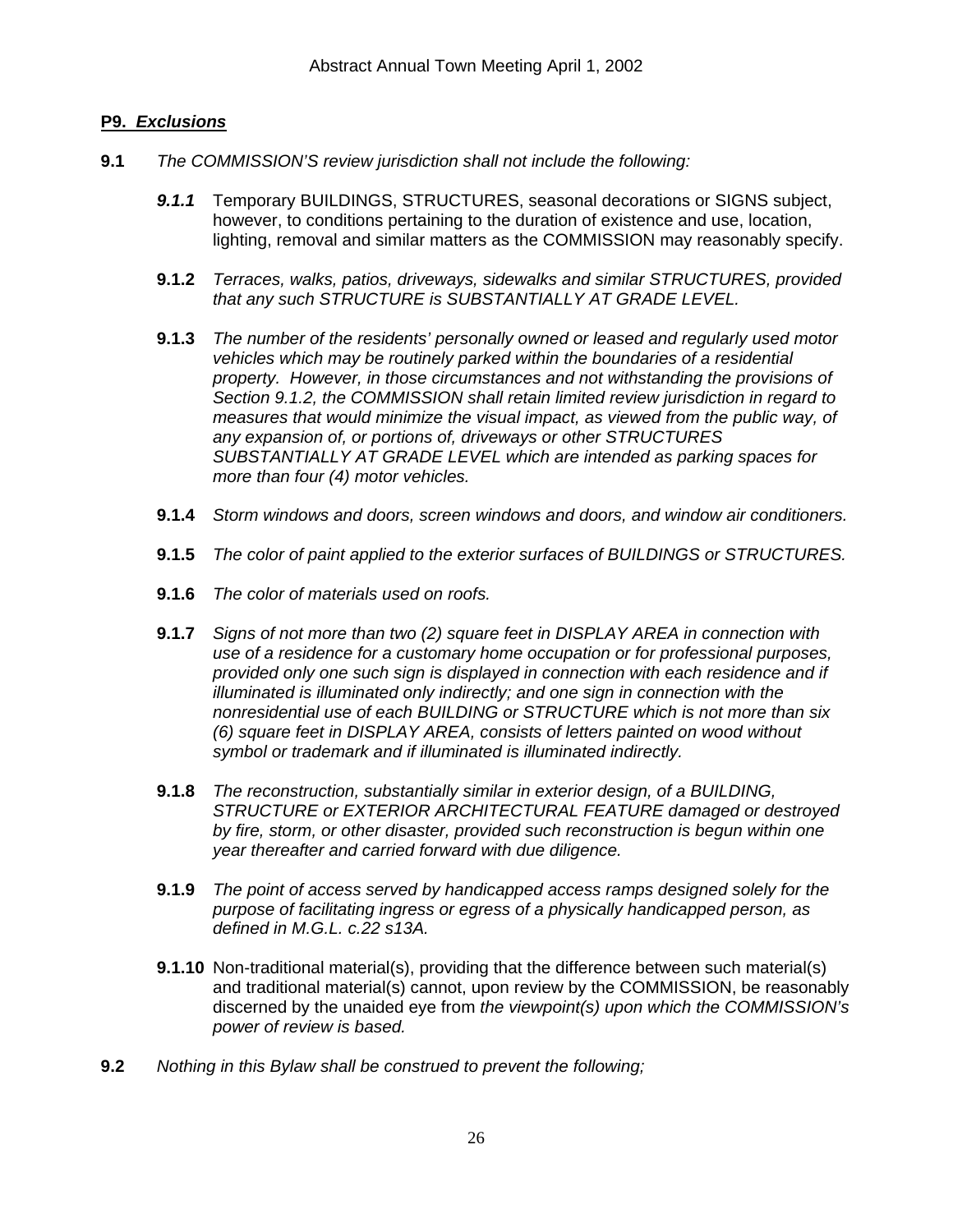- *9.2.1* Ordinary maintenance, repair or replacement of any EXTERIOR ARCHITECTURAL FEATURE within a DISTRICT which does not Involve a change in design, material or the outward appearance thereof.
- **9.2.2** *Landscaping with plants, trees or shrubs.*
- **9.2.3** *The meeting of requirements certified by a duly authorized public officer to be necessary for public safety because of an unsafe, unhealthful or dangerous condition.*
- **9.2.4** *Any CONSTRUCTION or ALTERATION under a permit duly issued prior to the effective date of this Bylaw.*

**9.3** *Upon request the COMMISSION shall issue a CERTIFICATE of Non-Applicability with respect to CONSTRUCTION or ALTERATION in any category not subject to review by the COMMISSION in accordance with the above provisions.* 

# **P10***. Categorical Approval*

**10.1** *The COMMISSION may determine from time to time after a public hearing, duly advertised and posted at least fourteen (14) days in advance in a conspicuous place in Town Hall and in a newspaper of general circulation in Acton, that certain categories of EXTERIOR ARCHITECTURAL FEATURES, STRUCTURES or BUILDINGS under certain conditions may be CONSTRUCTED or ALTERED without review by the COMMISSION without causing substantial derogation from the intent and purpose of this Bylaw.* 

# **P11.** *Enforcement and Penalties*

**11.1** *No Building Permit shall be issued for the CONSTRUCTION or ALTERATION of any BUILDING or STRUCTURE wholly or partially in a DISTRICT unless a CERTIFICATE has first been issued by the COMMISSION when such a CERTIFICATE is required by this Bylaw.* 

**11.2** *No ALTERATION or CONSTRUCTION of any BUILDING or STRUCTURE wholly or partially in a DISTRICT for which a CERTIFICATE is required by this Bylaw shall deviate from the terms and conditions of such a CERTIFICATE.* 

**11.3** *The Building Commissioner of the Town of Acton shall enforce this Bylaw upon a determination by the COMMISSION that a violation exists, and subject to the approval of the Board of Selectmen, may institute proceedings in Superior Court pursuant to M.G.L. c.40C § 13 for injunctive or other relief and/or imposition of fines.* 

**11.4** *The COMMISSION, upon a written complaint challenging some enforcement action by the Building Commissioner, received by the Town Clerk within five (5) days following such decision, by a PERSON AGGRIEVED, or other citizen of or property owner in the Town of Acton, shall hold a timely public hearing to determine whether or not the Building Commissioner's action should be upheld, in whole or in part.* 

**11.5** *Whoever violates any of the provisions of this Bylaw shall be punishable by a fine of not less than \$10.00 nor more than \$500.00 for each offense under the provisions of M.G.L. c.40 § 13,*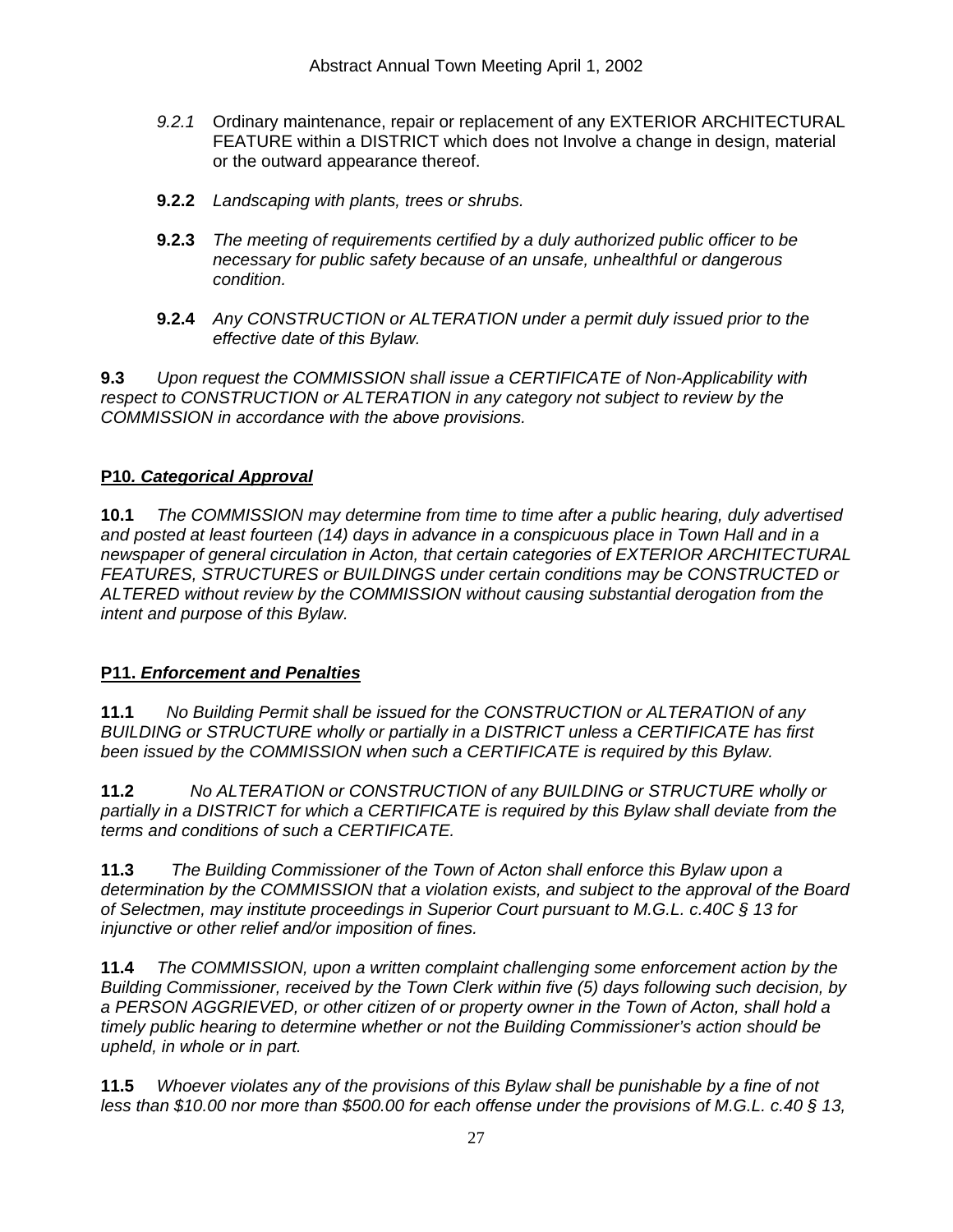*or alternatively under #E45 of the Town of Acton Bylaws. Each day during any portion of which such violation continues to exist shall constitute a separate offense.* 

# **P12***. Appeals*

**12.1** *An appeal of a determination of the COMMISSION, except as to the propriety of a decision to invoke the provisions of M.G.L. c. 40C § 13 (institution of an action in Superior Court) by the Building Commissioner, may be taken by a PERSON AGGRIEVED by filing a written request with the Town Clerk, acting as an agent of the COMMISSION, within twenty (20) days of the issuance of a CERTIFICATE or a disapproval. In the event of such an appeal, the Acton Town Manager, or his delegate, shall make a timely request to the Metropolitan Area Planning Council that it promptly designate an arbitrator(s) with competence and experience in such matters to hear such an appeal. If such a person(s) is/are so designated he/she/they must hear the appeal in a timely manner and issue a written decision within forty-five (45) days of the request as specified in M.G.L. c. 40C § 12. The arbitration decision shall be binding on the parties, unless a Complaint seeking a further appeal is filed in Superior Court within twenty (20) days from the filing of the arbitration decision with the Town Clerk, pursuant to M.G.L. c. 40 § 12A.*

# **P.13***. Validity and Separability*

**13.1** *The provisions of this Bylaw shall be deemed to be separable. If any of its provisions, sections, subsections, sentences or clauses shall be held to be invalid or unconstitutional by any court of competent jurisdiction, the remainder of this Bylaw shall continue to be in full force and effect.*

# **P14.** *Appendices*

# *Appendix 1: South Acton District*

 *The South Acton District shall be a DISTRICT area under this Bylaw. The location and*  boundaries of the South Acton District are defined and shown on the Local Historic District Map of *the Town of Acton, Sheet 1 - 1990 which is a part of this bylaw. Sheet 1 is based on the 1989 Town Atlas. The delineation of the DISTRICT area boundaries is based on the parcel boundaries then in existence and shown therein, except as otherwise apparent on Sheet 1.* 

# *Appendix 2: Acton Centre District*

 *The Acton Centre District shall be a DISTRICT area under this Bylaw. The location and*  boundaries of the Acton Centre District are defined and shown on the Local Historic District Map of *the Town of Acton, Sheet 2 - 1990 which is a part of this bylaw. Sheet 2 is based on the 1989 Town Atlas. The delineation of the DISTRICT area boundaries is based on the parcel boundaries then in existence and shown therein, except as otherwise apparent on Sheet 2.* 

# *Appendix 3: West Acton District*

 *The West Acton District shall be a DISTRICT area under this Bylaw. The location and boundaries of the West Acton District are defined and shown on the Local Historic District Map of*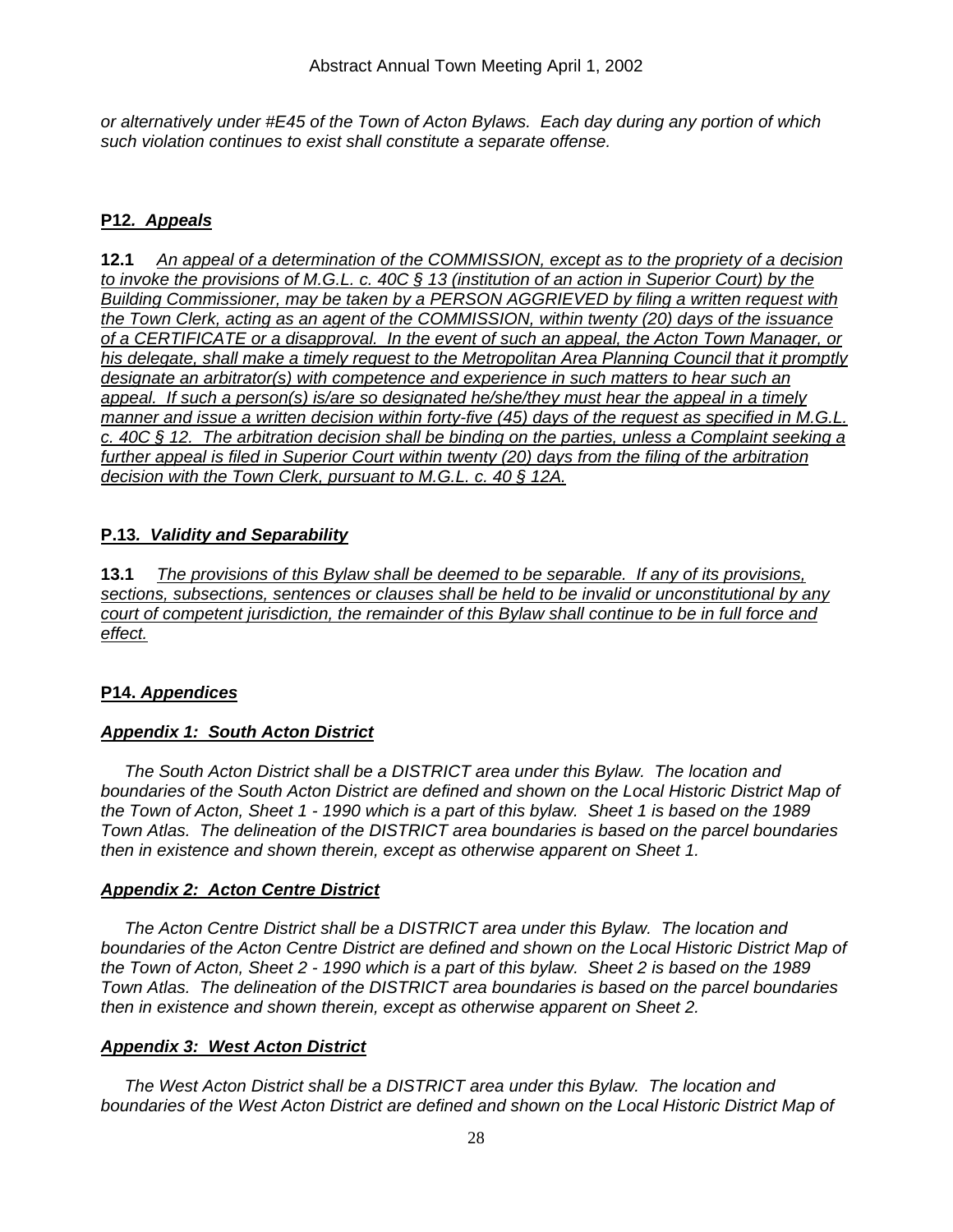*the Town of Acton, Sheet 3 - 1990 which is a part of this Bylaw. Sheet 3 is based on the 1989 Town Atlas. The delineation of the DISTRICT area boundaries is based on the parcel boundaries then in existence and shown therein, except as otherwise apparent on Sheet 3.* 

, or take any other action relative thereto.

# **MOTION**

**Mr. Hunter** moves in the words of the article

# **MOTION CARRIES UNANIMOUSLY**

### **MOTION**

 **Mr Ashton** moves to adjourn this Town Meeting at 10:38 PM until after the close of the Special Town Meeting of April 2, 2002 at the Acton Boxborough Regional High School auditorium.

# **MOTION CARRIES UNANIMOUSLY**

THE MODERATOR CALLS THE ADJOURNED SECTION OF THE ANNUAL TOWN MEETING TO ORDER AT 9:00 PM, ON APRIL 2, 2002

# **ARTICLE 15 NEW PERSONNEL**

(Majority Vote Required)

To see if the Town will raise and appropriate, or appropriate from available funds, the sum of \$60,000, or any other sum, to fund the position of Information Technology Systems Technician, or take any other action relative thereto.

# **MOTION**

**Mr. Shupert** moves that the Town raise and appropriate \$60,000, to be expended by the Town Manager, for the purpose of new personnel salaries set forth in this article.

# **MOTION CARRIES UNANIMOUSLY**

# **ARTICLE 26 COMPUTERIZED FINANCIAL SOLUTION TO BE UTILIZED BY THE TOWN OF ACTON INCLUSIVE OF THE ACTON PUBLIC SCHOOLS AND THE ACTON-BOXBOROUGH REGIONAL SCHOOL DISTRICT**

(Two-thirds Vote Required)

To see if the Town will raise and appropriate, appropriate from available funds or borrow a sum of money to be expended by the Town Manager for the purpose of purchasing a computerized financial package for the Town, and to authorize the Town Manager to enter into an agreement with the Acton Public Schools and the Acton-Boxborough Regional School District for joint use and sharing of costs of such system, including costs incidental and related thereto, and to authorize the Town Manager to apply for, accept and expend any federal, state or other grants that may be available for the project, or take any other action relative thereto.

### **MOTION**

**Mr. Ashton** moves that the Town appropriate \$700,000 for the purchase of a computerassisted integrated financial and accounting system, including costs incidental and related thereto;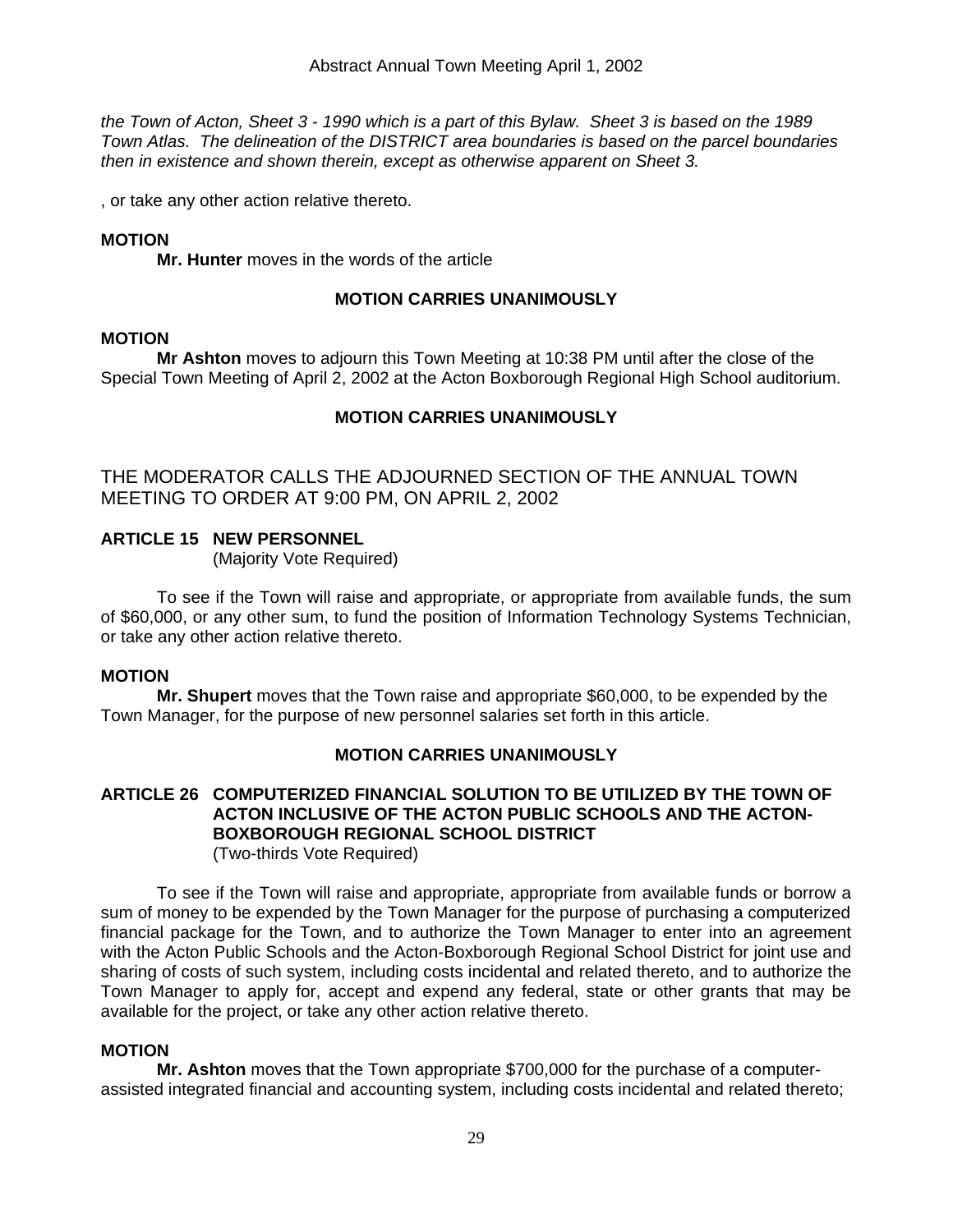That to raise such amount, the Treasurer, with the approval of the Board of Selectmen, is authorized to borrow \$700,000 under Massachusetts General Law, Chapter 44, as amended;

That the Town Manager is authorized to enter into all necessary agreements with the Acton-Boxborough Regional School District for joint use and sharing of costs, and to apply for, accept and expend any Federal, State or other grants that may be available for this purpose;

And that the Town raise and appropriate \$225,000 to pay for the principal of and the interest on the borrowing authorized by this vote for such project, and to pay annual recurring costs incidental and related thereto.

#### **MOTION CARRIES UNANIMOUSLY**

### **ARTICLE 27 INFORMATION TECHNOLOGY ORGANIZATION CONSULTANT** (Majority Vote Required)

 To see if the Town will raise and appropriate, or appropriate from available funds, the sum of \$25,000, or any other sum, to be expended by the Town Manager, for the purpose of procuring the services of an Information Technology Organizational Consultant for the Town, and to authorize the Town Manager to enter into an agreement with the Acton Public Schools and the Acton-Boxborough Regional School District, for joint use and sharing of costs including costs incidental and related thereto, and to authorize the Town Manager to apply for, accept and expend any Federal, State or other grants that may be available for the project, or take any other action relative thereto.

#### **MOTION**

**Mr. Lindgren** moves that the Town raise and appropriate \$25,000, to be expended by the Town Manager, for the purpose of procuring the services of an Information Technology Organizational Consultant;

And that the Town Manager is authorized to enter into all necessary agreements with the Acton-Boxborough Regional School District for joint use and sharing of costs, and to apply for, accept and expend any Federal, State or other grants that may be available for this purpose.

#### **MOTION CARRIES UNANIMOUSLY**

#### **ARTICLE 29 MINUTEMAN REGIONAL SCHOOL ASSESSMENT** (Majority Vote Required)

 To see if the Town will raise and appropriate, or appropriate from available funds, the sum of \$771,713, or any other sum, to defray the necessary expenses of the Minuteman Regional Vocational Technical School District, or take any other action relative thereto.

#### **MOTION**

**Mr. Olmstead** moves that the Town raise and appropriate \$771,713 for the purpose of funding the assessment of the Minuteman Regional Vocational Technical School District for the period July 1, 2002 to June 30, 2003.

### **MOTION CARRIES UNANIMOUSLY**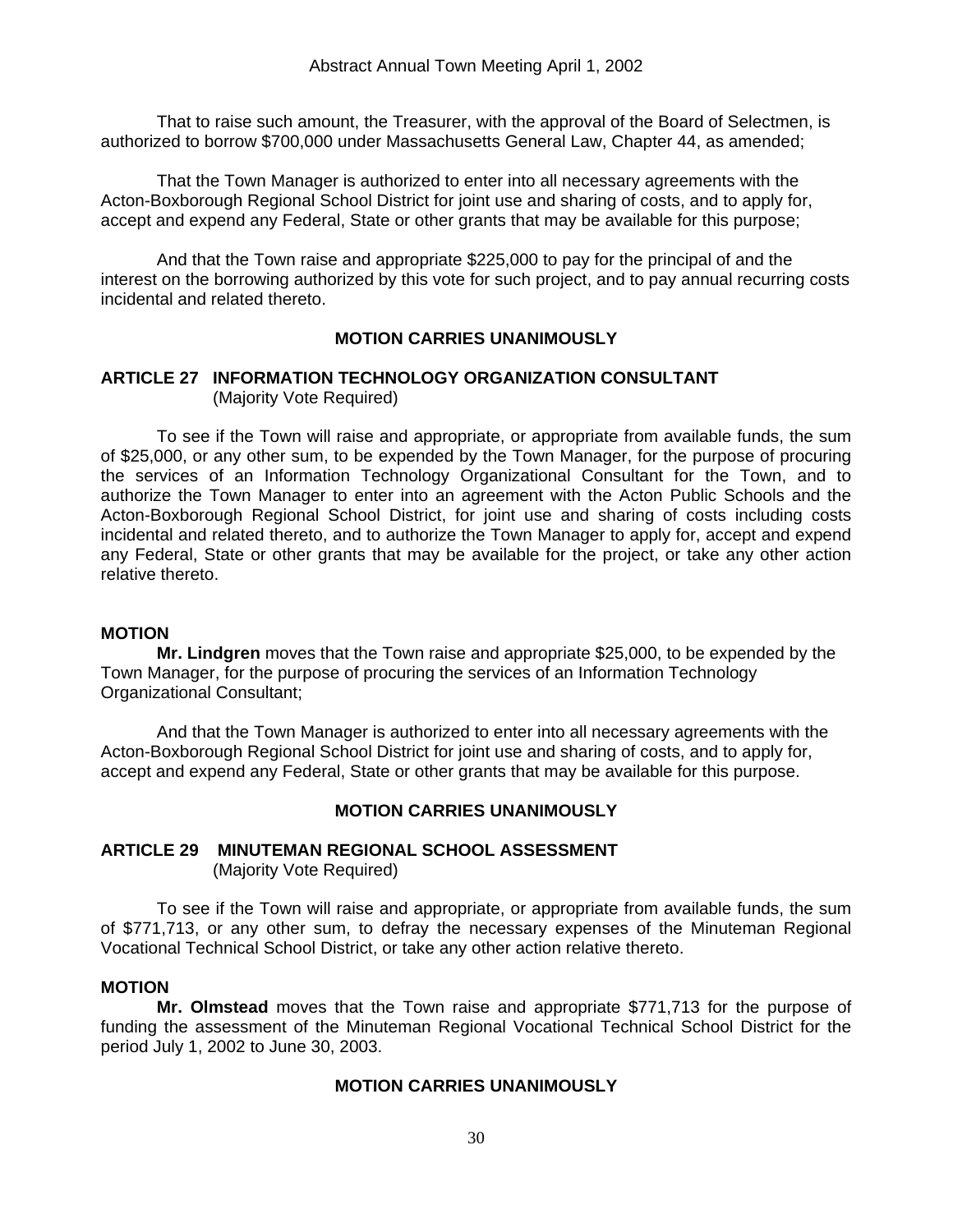# **ARTICLE 32 ADOPTION OF THE COMMUNITY PRESERVATION ACT**

(Majority Vote Required)

To see if the Town will vote to accept sections 3 to 7 inclusive of Chapter 44B of the Massachusetts General Laws (MGL) otherwise known as the "Community Preservation Act", by approving a surcharge and exemptions to the surcharge as permitted by the Act contingent upon the voters of the Town of Acton approving a ballot question on the November 5, 2002 election. Pursuant to section 3(f) of Chapter 44B the ballot question shall read "Shall the Town of Acton accept section 3 to 7 inclusive of Chapter 44B of the General Laws, as approved by Town Meeting on April 1, 2002, as a summary which appears below, or take any other action relative thereto.

### **MOTION**

**Mr. Foster** moves that the Town vote to accept sections 3 to 7, inclusive, of Massachusetts General Law, Chapter 44B, otherwise known as the "Community Preservation Act;"

That the Town approve a 1.5% surcharge on the real property annual tax levy that shall be dedicated to the fund;

That the Town approve two exemptions, that the first \$100,000 of property value is exempt from the surcharge as provided in Section 3(e)(3) of the Act, and that the Town approve the Low Income and Senior Exemption as provided by Section 3(e)(1) of the Act;

And that such action shall be contingent upon the voters of the Town of Acton approving a ballot question on the November 5, 2002 election, that, pursuant to section 3(f) of Chapter 44B, shall read "Shall the Town of Acton accept sections 3 to 7, inclusive of Chapter 44B of the General Laws, as approved by Town Meeting on April 1, 2002, a summary of which appears below?".

# **MOTION CARRIES**

# **ARTICLE 33 AMEND TOWN BY-LAWS, COMMUNITY PRESERVATION COMMITTEE** (Majority Vote Required)

To see if the Town will vote to amend the Town By-laws by creating a new section as follows:

#### **Section S Community Preservation Committee**

Section 1. Establishment; appointment of members; membership; terms of office

1.1 There is hereby established, pursuant to the Community Preservation Act, a Community Preservation Committee ("Committee") consisting of nine (9) voting members. The composition of the Committee, the appointing authority and the terms of office for the Committee members shall be as follows:

One member of the Conservation Commission as designated by the Conservation Commission for a term of three years;

One member of the Historical Commission as designated by the Historical Commission for a term of three years;

One member of the Planning Board as designated by the Planning Board for an initial term of two years and thereafter a term of three years;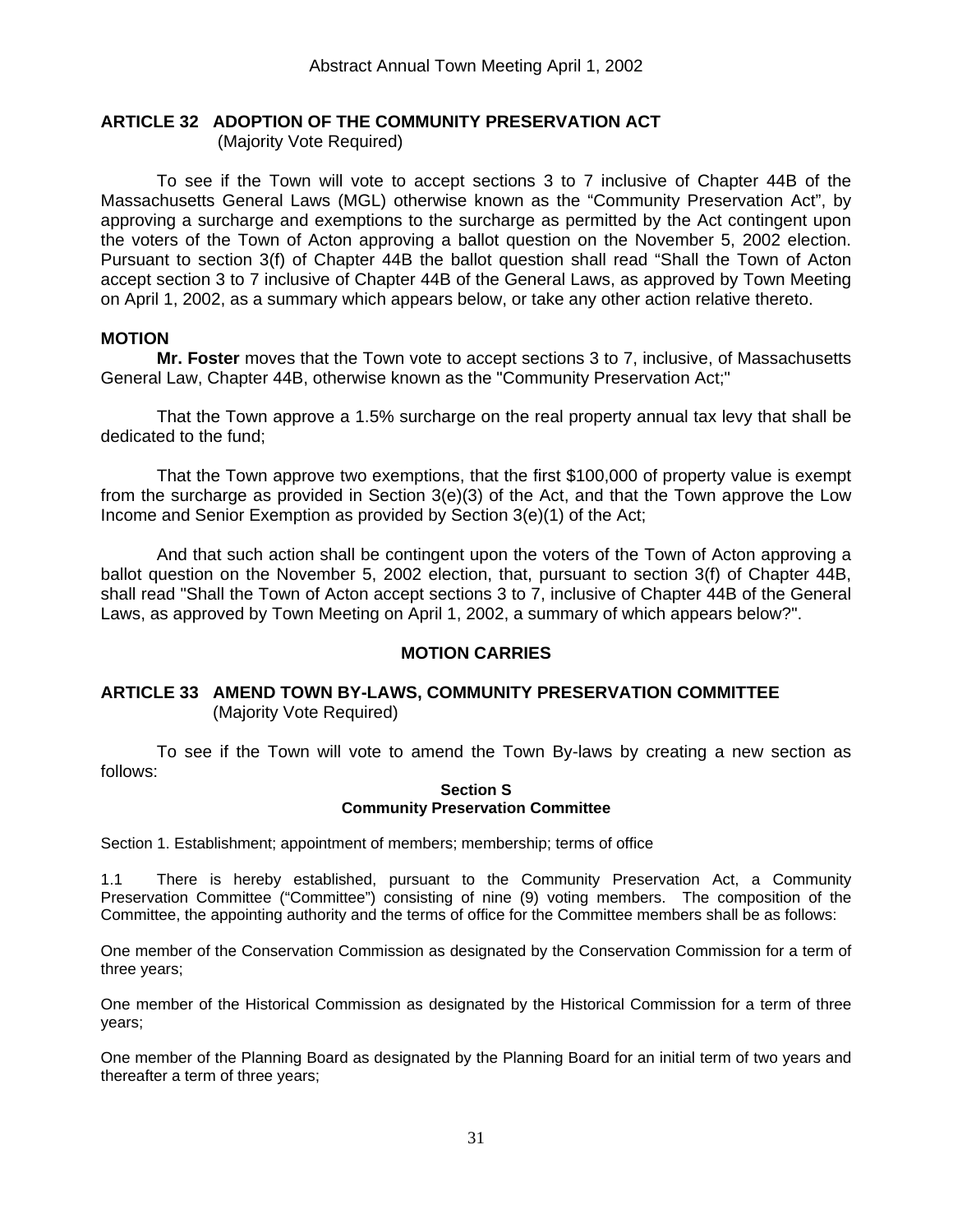One member of the Recreation Commission as designated by the Recreation Commission for an initial term of two years and thereafter a term of three years;

One member of the Housing Authority as designated by the Housing Authority for a term of three years;

One member of the Board of Selectmen as designated by the Board of Selectmen for an initial term of one year and thereafter for a term of three years;

Three members to be appointed by the Board of Selectmen who are citizens of the Town of Acton, two members to be appointed for one year and thereafter for a term of three years, and one member to be appointed for two years and thereafter for a term of three years.

1.2 If a person designated by one of the boards, commissions, or authorities set forth above, no longer serves on the appointing authority, the appointing authority may appoint a new member to complete that term if the existing member no longer wishes to serve on the Committee. Otherwise, that member may complete his or her term on the Committee. If any of the commissions, boards or authorities listed in this section no longer be in existence for whatever reason, the Board of Selectmen shall appoint a person with similar experience and responsibilities to serve in his or her place.

#### Section 2: Meetings; quorum; chairman

2.1 The Committee shall comply with the provisions of the Open Meeting Law (MGL c. 39 §23B). The Committee shall not meet or conduct business without the presence of a quorum, which shall be a majority of members of the Committee. The Committee shall approve its actions by a majority vote of the members present, except as otherwise required by law.

2.2 At the first meeting of each fiscal year, the Committee shall elect a chairperson and a clerk by a majority vote.

#### Section 3: Duties

3.1 The Committee shall study the needs, possibilities. resources, and preferences of the town regarding community preservation. The Committee shall consult with existing municipal boards, including, but not limited to, the Conservation Commission, Historical Commission, Historic District Commission, Planning Board, Recreation Commission, Housing Authority, Acton Community Housing Corporation, Finance Committee and Board of Selectmen in conducting such study. The Committee may consult with other town boards, committees, and commissions as it sees fit. The Committee shall hold at least one (1) public informational hearing each year on the needs, possibilities and resources of the town regarding community preservation for which it shall publicly post notice by the Town Clerk and publish such notice in a newspaper of general circulation in town for each of the two weeks preceding the hearing.

3.2 The Committee shall make recommendations in proper form to the Town Meeting for the acquisition, creation, and preservation of open space; for the acquisition and preservation of historic resources; for the creation, preservation, and support of community housing, for the acquisition, creation, and preservation of land for recreational use; and for the rehabilitation or restoration of such open space, historic resources, land for recreational use, and community housing that is acquired or created with funds received in accordance with the Community Preservation Act, MGL Chapter 44B, Sections 3 to7. With respect to community housing, the Committee shall recommend, whenever possible, the reuse of existing buildings or construction of new buildings on previously developed sites.

3.3 The Committee shall engage in public discussion of all proposed acquisitions prior to the Town Meeting at which such acquisitions will be considered.

3.4 In each fiscal year, the Committee shall recommend spending, or setting aside for later spending, not less than 10% of the annual revenues in the Community Preservation Fund for each of open space (not including land for active recreation purposes), historic resources, and community housing. The Committee may also recommend an appropriation of not more than 5% of the annual revenues of the Community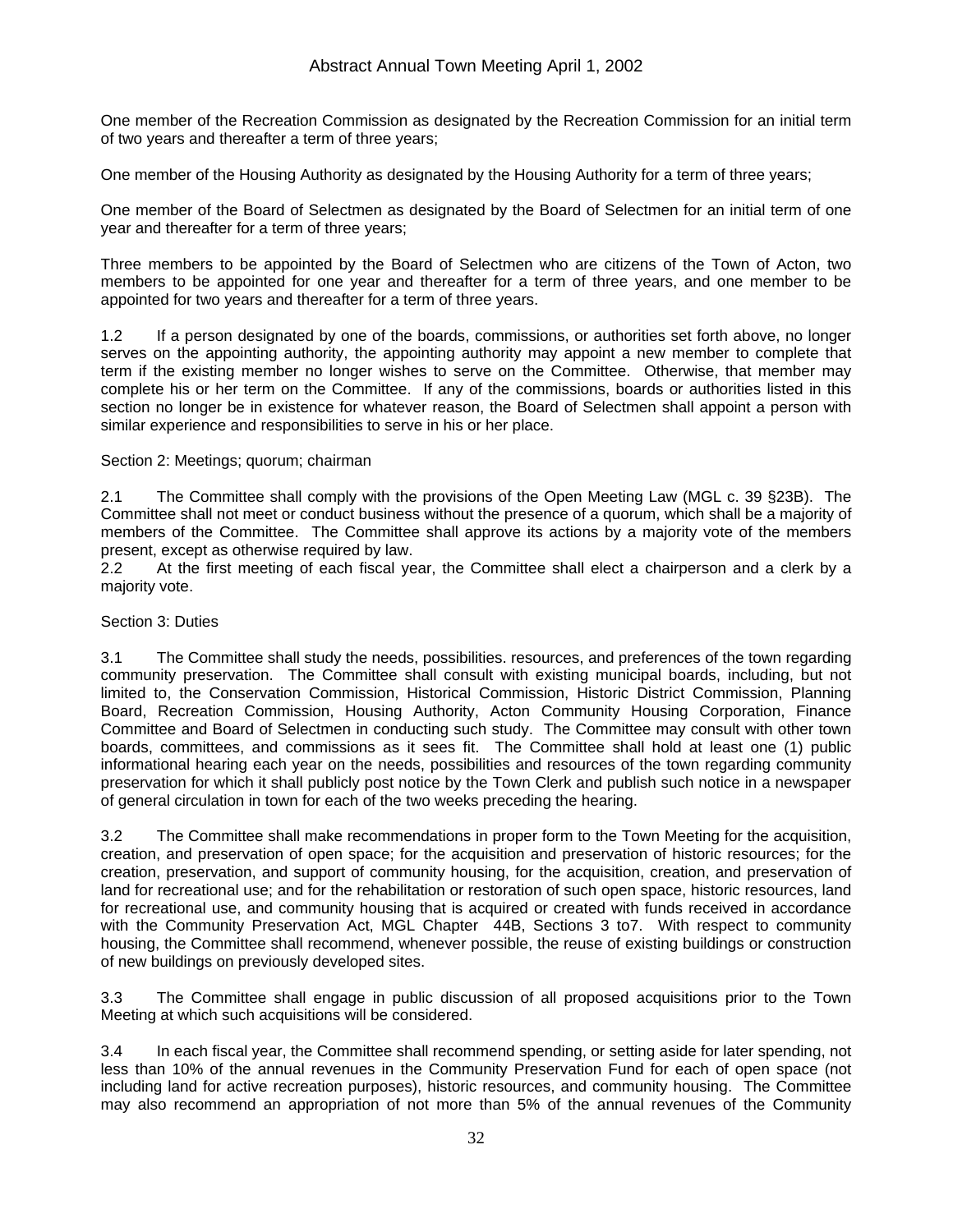Preservation Fund for the Committee's administrative and operating expenses. The Committee shall report each year to the Town Meeting on its actual expenditures and anticipated expenditures for administration and operating costs.

3.5 The Committee may recommend to Town Meeting that funds be set aside for later spending for specific purposes consistent with the Community Preservation Act, when sufficient revenues are not then available in the Community Preservation Fund, or for general purposes that are consistent with Community Preservation.

3.6 Recommendations to Town Meeting shall include the anticipated costs of the proposed appropriation consistent with the Community Preservation Act and a description of the project. In addition to approving appropriations from the Community Preservation Fund as recommended by the Committee, Town Meeting may approve such additional appropriations to meet the objectives of the Community Preservation Act as it deems appropriate.

3.7 The Committee may recommend to Town Meeting that it authorize the taking of the fee or any other interest in real property, in accordance with Chapter 79 of the Massachusetts General laws for any of the purposes of the Community Preservation Act.

3.8 The Committee shall keep a full and accurate account of all of its actions including its recommendations and the action taken on them, and records of all appropriations or expenditures made from the Community Preservation Fund. The records of the Committee shall be public records, to the full extent provided by law.

Section 4: Town Meeting, Legislative Body

4.1 All duties and responsibilities of the legislative body as set forth in the Community Preservation Act shall be vested in the Town of Acton's legislative body, Town Meeting.

4.2 In performing the duties and responsibilities of the legislative body as set forth in the Community Preservation Act, Town Meeting shall act pursuant to and in accordance with the requirements of the Community Preservation Act, the Town of Acton Charter and any applicable Town of Acton Bylaws, as from time to time amended.

4.3 Subject to and without limitation of the foregoing, in performing the duties and responsibilities of the legislative body as set forth in the Community Preservation Act, Town Meeting shall, in its sole and absolute discretion, have the power and authority to accept, reject, or modify, in whole or part, any recommendation of the Community Preservation Committee.

### Section 5: Amendments

5.1 This Chapter may be amended from time to time by a majority vote of the Town Meeting, provided that such amendments would not cause a conflict to occur with the Community Preservation Act.

Section 6: Severability

6.1 In case any section, paragraph or part of this chapter be for any reason declared invalid or unconstitutional by any court of last resort, every other section, paragraph or part shall continue in full force and effect.

#### Section 7: Effective Date

7.1 This chapter shall take effect upon approval by the Attorney General of the Commonwealth and after all requirements of MGL Chapter 40, §32 and Chapter 44B Section 3-7 inclusive have been met. Each appointing authority shall have 30 days after approval by the Attorney General and the town election whichever come later to make its appointments.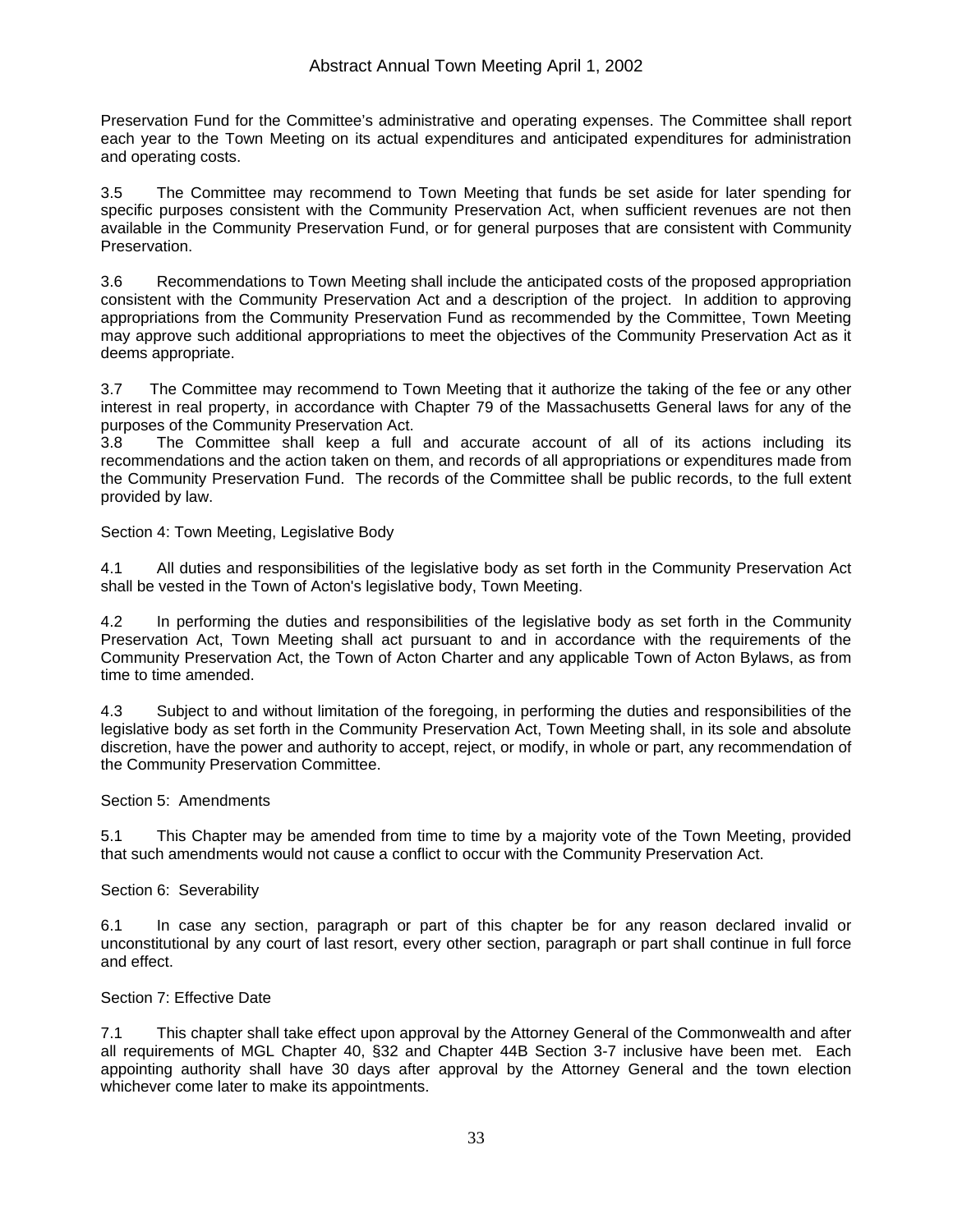, or take any other action relative thereto.

# **MOTION**

**Mr. Ashton** moves in the words of the article.

### **MOTION TO AMEND**

 **MS X** moves to amend the motion by adding the words "and preferences" in Section 3 Duties, 3.1 after the word resources in the first sentence.

# **AMENDMENT CARRIES UNANIMOUSLY**

### **AMENDED MOTION CARRIES UNANIMOUSLY**

### **ARTICLE 34\*\* SALE OF FORECLOSED PROPERTIES**

(Majority Vote Required)

To see if the Town will vote to authorize the Board of Selectmen to dispose of foreclosed properties acquired by the Town for nonpayment of taxes in accordance with provisions of the General Laws, or take any other action relative thereto.

### **CONSENT MOTION**

**Mr. Ashton** moves in the words of the article.

# **CONSENT MOTION CARRIES**

### **ARTICLE 35\*\* STREET ACCEPTANCE**

(Two-thirds Vote Required)

 To see if the Town will accept as public ways the following streets or portions thereof, as laid out by the Board of Selectmen according to plans on file with the Town Clerk, and authorize the Board of Selectmen to take the fee or easement in said streets and associated parcels of land by eminent domain or otherwise, including easements for drainage, utility, sidewalk or other purposes as shown on said plans or described in the Orders of Layout:

In the ACORN PARK PHASE III SUBDIVISION

PALMER LANE – from the easterly sideline of Acorn Park Drive a distance of 692 feet, more or less, in an easterly and southerly direction, to the end of a T-shaped turnaround, including the turnaround, this being the entire road

In the WESTSIDE VILLAGE SUBDIVISION

WESTSIDE DRIVE – from the westerly sideline of Sudbury Road a distance of 470 feet, more or less, in a westerly direction to the westerly sideline of a 70.00-foot radius cul-de-sac, including the cul-de-sac and Parcel A, this being the entire road

In the ISAAC DAVIS PARK SUBDIVISION

KEIZER PATH – from the easterly sideline of Revolutionary Road a distance of 247 feet, more or less, in an easterly direction to land of the Town of Acton, this being the entire road. The intended use of Keizer Path is as a pedestrian way

, or take any other action relative thereto.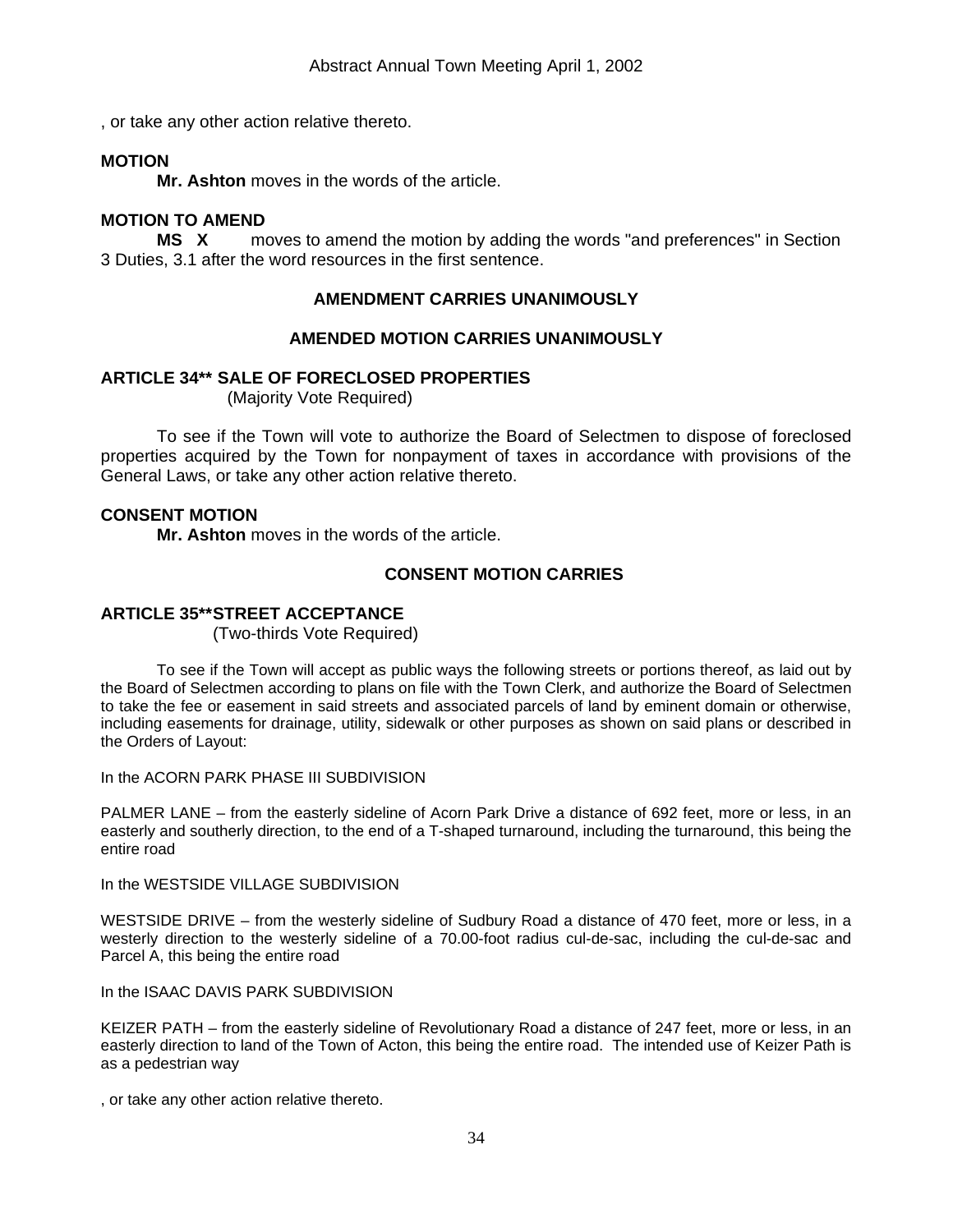# **CONSENT MOTION**

**Mr. Foster** moves that the Town accept as public ways the streets listed in the Article, as laid out by the Board of Selectmen, according to the plans on file with the Town Clerk, and authorize the Board of Selectmen to take the fee or easements for drainage, utility, or other purposes where shown on said plans or described in the Order of Layout.

### **CONSENT MOTION CARRIES UNANIMOUSLY**

### **ARTICLE 36\*\* ACCEPTANCE OF LAND GIFT– MINOT AVE.**

(Majority Vote Required)

 To see if the Town will vote to accept as a gift from James and Dr. Mary Donald a parcel of vacant land on Minot Avenue shown as Lot A, consisting of 11.2 acres on a plan entitled "Plan of Land in Acton, MA, Prepared For: Sudbury Valley Trustees, Date 5 December 2001", said parcel is also shown on Map F-3 of the Town Atlas as a portion of Parcel 78, for an addition to the Acton Arboretum, or take any other action relative thereto.

### **CONSENT MOTION**

**Mrs. Harting-Barrat** moves in the words of the article**.**

### **CONSENT MOTION CARRIES UNANIMOUSLY**

### **ARTICLE 37\*\* ACCEPTANCE OF LAND GIFT- 28 MAPLE STREET**

(Majority Vote Required)

To see if the Town will vote to accept as a gift from Gary E. Oldenburg, L&G Realty, LLC of Parcel H2.A-41-5 of vacant land on Maple Street, this gift to be effective June 30, 2002 pursuant to all taxes being paid in full, or take any other action relative thereto.

### **CONSENT MOTION**

**Mr. Hunter** moves in the words of the article**.** 

# **CONSENT MOTION CARRIES UNANIMOUSLY**